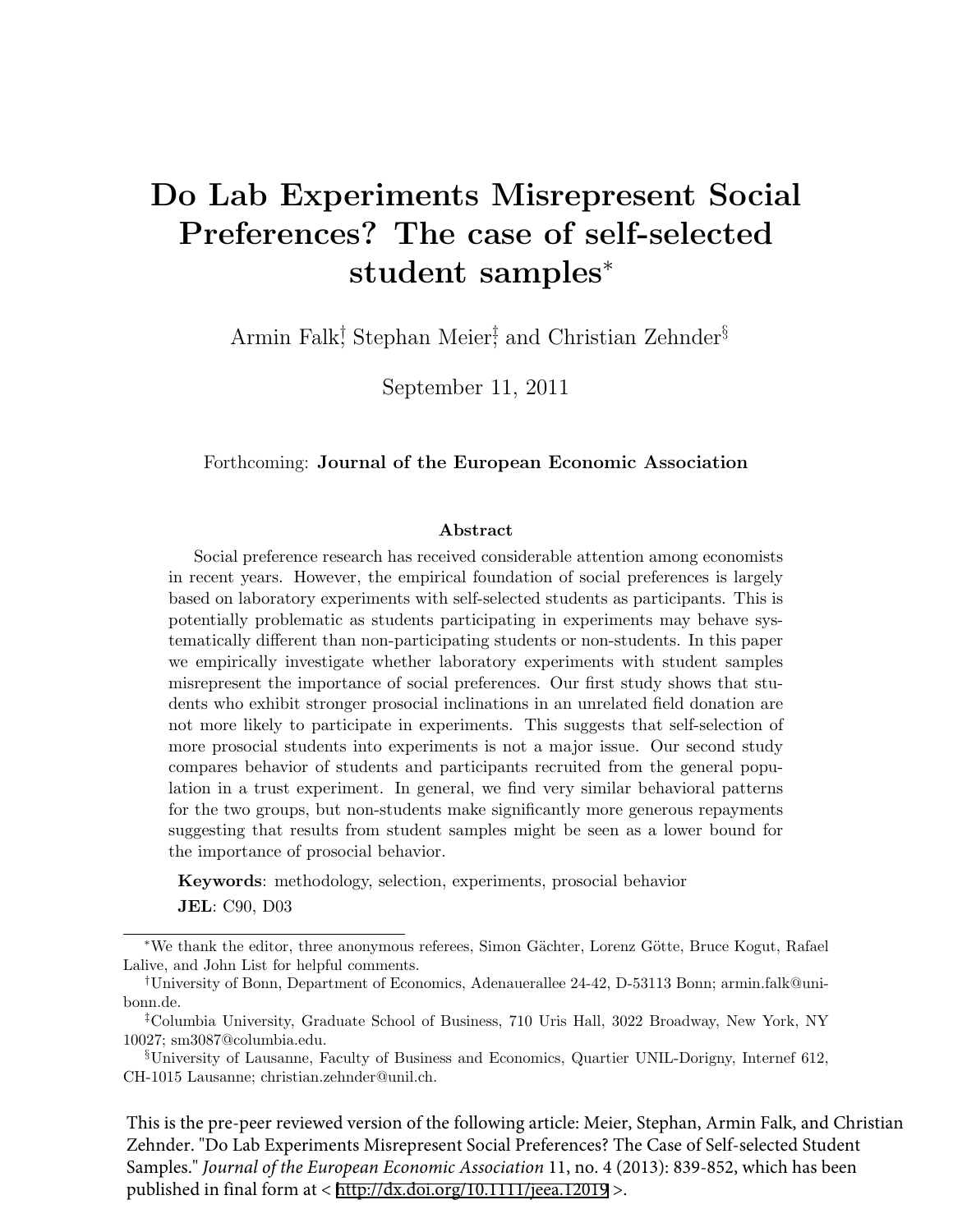## 1 Introduction

Social preferences such as concerns for distributional fairness and reciprocity have received considerable attention in recent economic research (see, e.g., Cooper and Kagel, forthcoming). The empirical foundation of social preferences is largely based on laboratory experiments using self-selected students as samples. This is a potential problem, as students participating in experiments might behave systematically different than non-participating students or non-students. If participating students behave more or less prosocially than the population of interest, our laboratory results provide a biased estimation of the potential of social preferences for the analysis of economic outcomes. Were this to be the case we would need to be more careful in plugging behavioral assumptions derived from observations in the lab into models used to derive implications for the general population.

In this paper we provide empirical evidence on whether laboratory experiments with student samples systematically misrepresent social preferences. In particular, we address two potential problems: First, experiments rely on volunteers, creating a problem of selfselection. This may bias outcomes in experiments if participants exhibit a stronger or weaker prosocial inclination than people who do not participate. A priori, the direction of a potential selection effect is unclear. If people's participation decision is mainly money driven, one might expect an overrepresentation of self-interested payoff-maximizers in the participant pool. However, it is also possible that social motives determine people's decision to participate (e.g., people may want to help the researcher or foster the advancement of science), which would speak for an overrepresentation of prosocially inclined participants.<sup>1</sup> While a drastic overestimation of prosocial motives would be especially troubling for the literature on social preferences, it is, of course, also important to know whether there is a bias in the other direction. Second, most laboratory experiments are conducted

<sup>&</sup>lt;sup>1</sup>Levitt and List (2007) and List (2009) focus on the latter possibility when they argue that behavior in the lab might not be a good indicator of behavior in the field.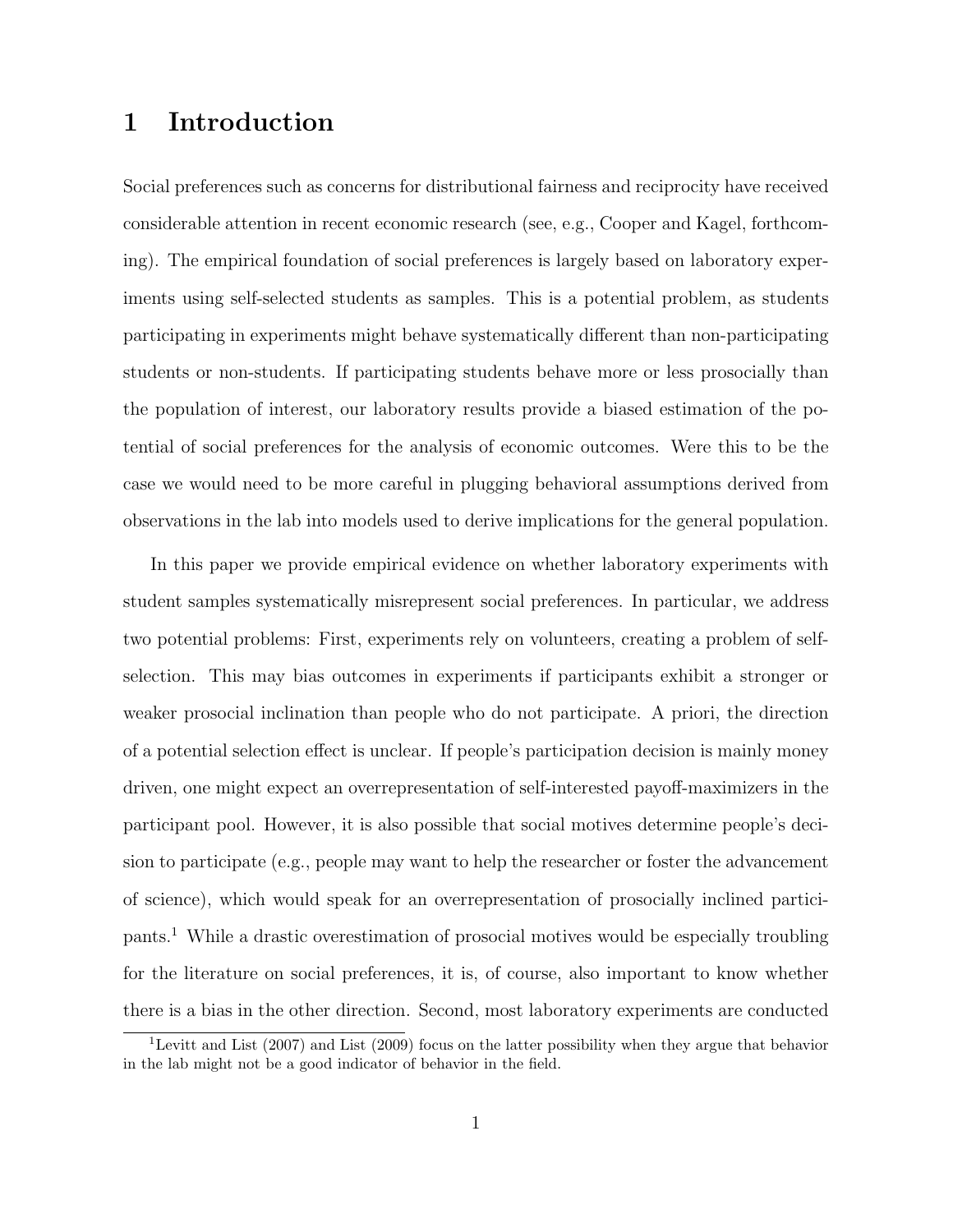with university undergraduates. While using students as subjects is very convenient, they are not representative of the general population in many dimensions. The important question for our context is whether they also differ with respect to social preferences, so that using them as participants distorts the measurements of social preferences in experiments.

Our first study analyzes whether participating students are more prosocial than nonparticipating students. The ideal data set to test for potential differences between participants and non-participants would provide information on prosocial preferences of all students while observing who participates in experiments and who does not. This type of data is usually not available simply because we have proxies for preferences typically only for participants in experiments. Moreover, if we know preferences from non-experimental data, e.g., survey studies, we do not observe decisions to participate in an experiment. In our first study we present results using a novel data set that combines preference measures for both participants and non-participants. In particular, we use a naturally occurring donation decision as a measure of participants' and non-participants' prosocial inclination. Our results show that students with stronger prosocial inclinations are neither more likely to participate in experiments (extensive margin), nor do they participate more often (intensive margin). These findings resonate with a complementary study by Cleave et al. (2010) who also don't find a selection-bias regarding social preferences. However, while Cleave et al. (2010) make use of tutorials of introductory microeconomics to obtain a laboratory measure of social preferences for about 600 students, we identify prosocial inclinations using a naturally occurring field donation that gives us access to data for more than 16'000 students. While both approaches have their advantages, the fact that both studies ultimately emphasize a non-result makes a large number of observations relevant, because it increases the precision of the estimation and reduces the possibility to find a null-effect by chance. In fact, we show that our sample allows us to estimate the null result with a small confidence interval.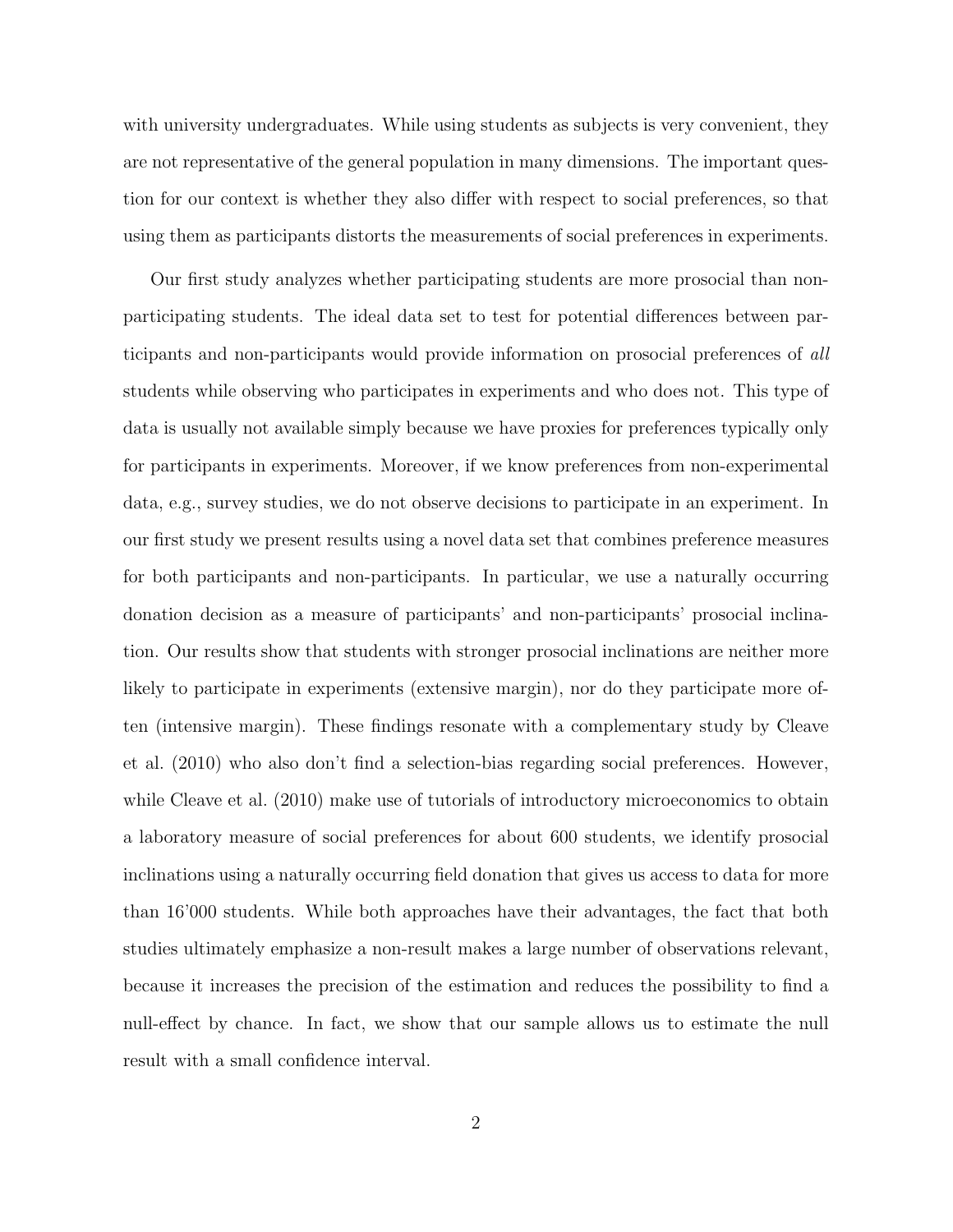Our second study uses a version of the trust game (Berg et al., 1995) to investigate whether measurements of social preferences change if the usual student subjects are replaced with participants from the general population. In contrast to many existing studies, we use the same recruitment procedure, the same instructions, the same decision process and the same financial incentives for both our subject pools. Our results reveal no significant difference in first mover trusting behavior between students and non-students. However, the repayment level is significantly lower for students than for non-students. Our results are in line with earlier studies that also show that prosocial behavior is even more frequently observed with non-student participants (see e.g., Fehr and List, 2004; Bellemare and Kröger, 2007; Dohmen et al., 2008; Burks et al., 2009; Belot et al., 2010).

Our paper contributes to a recent methodological debate about the role of experimental economics in the social sciences (see, e.g., Levitt and List, 2007; Falk and Heckman, 2009; List, 2009; Croson and Gächter, 2010; Bardsley et al., 2010; Henrich et al., 2010; Gächter, 2010). Some of this work has raised serious concerns about the relevance of lab findings with regard to the role of social preferences. This paper provides a step in empirically investigating one issue raised in this debate. Our results suggest that using self-selected student samples does not contribute to a systematic overestimation of social preferences. On the contrary, the results of our second study indicates that results obtained from student samples might be seen as a lower bound for the importance of prosocial behavior. Of course, our results do not exclude that laboratory experiments may provide distorted estimates of social preferences for other reasons (such as low stakes, short durations, high degrees of scrutiny). However, we see our paper as a starting point and hope that future research will investigate the empirical relevance of other potential sources for biases.

The paper is organized as follows. Section 2 contains the field study on selection of students into experiments. The question of whether students and non-students have different prosocial inclinations is discussed in section 3. Section 4 concludes.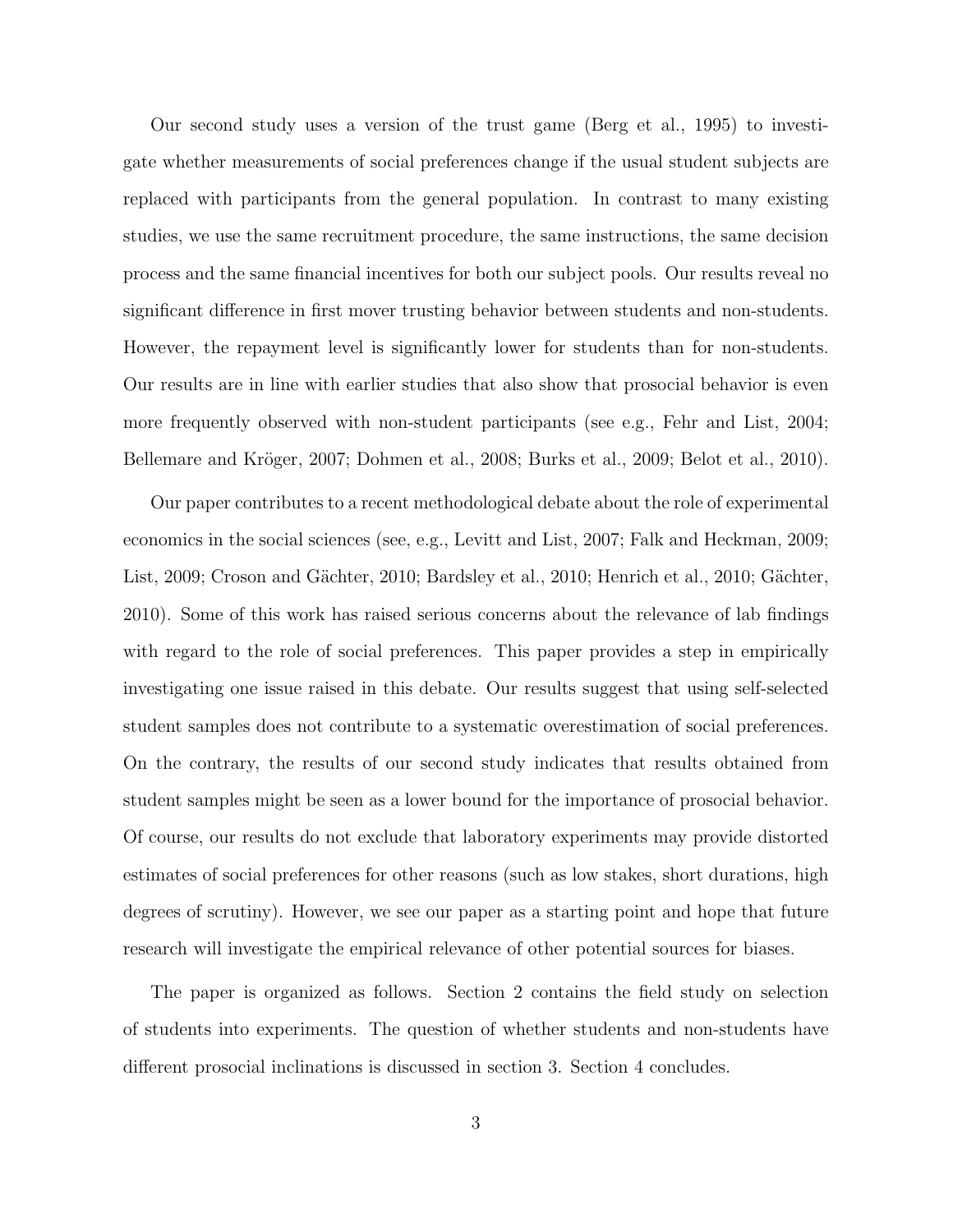## 2 Do Social Preferences Predict Self-Selection?

#### 2.1 Research Design

This section analyzes whether self-selection of students into experiments leads to a misrepresentation of prosocial preferences in the participating part of the student population. We study decisions of students to participate in experiments organized by the experimental economics laboratory of the University of Zurich. Our sample consists of 16,666 undergraduates who registered at the University of Zurich between the fall term 1998 and the spring term 2004 and for whom registration at the University of Zurich is their first enrollment at a University. For all those students, we know whether and how often they participated in an economics experiment between the fall term 1998 and the fall term 2005. In total 1,783 students participated at least once, i.e., the participation rate is about 11 percent. Conditional on participating at least once, the students participate in 2.5 experiments on average.

To measure the extent of all students' prosocial inclinations we use a naturally occurring prosocial decision at the University of Zurich as a proxy. Each semester, every student has to decide whether or not he or she wants to contribute a pre-determined amount to two social funds which provide charitable services (financial support for foreign students (CHF 5) and free loans for needy students (CHF 7), for further details, see Frey and Meier, 2004a,b, CHF 1  $\sim$  USD 0.85). Students can therefore give CHF 0, 5, 7 or 12 (both funds together). The level of possible donations is thus very similar to stake sizes typically used in lab settings.

There are several features why these donation decisions constitute an interesting proxy for social preferences. First, the measure does not rely on self-reported survey responses but on actual decisions. Second, donation decisions are made in private and never made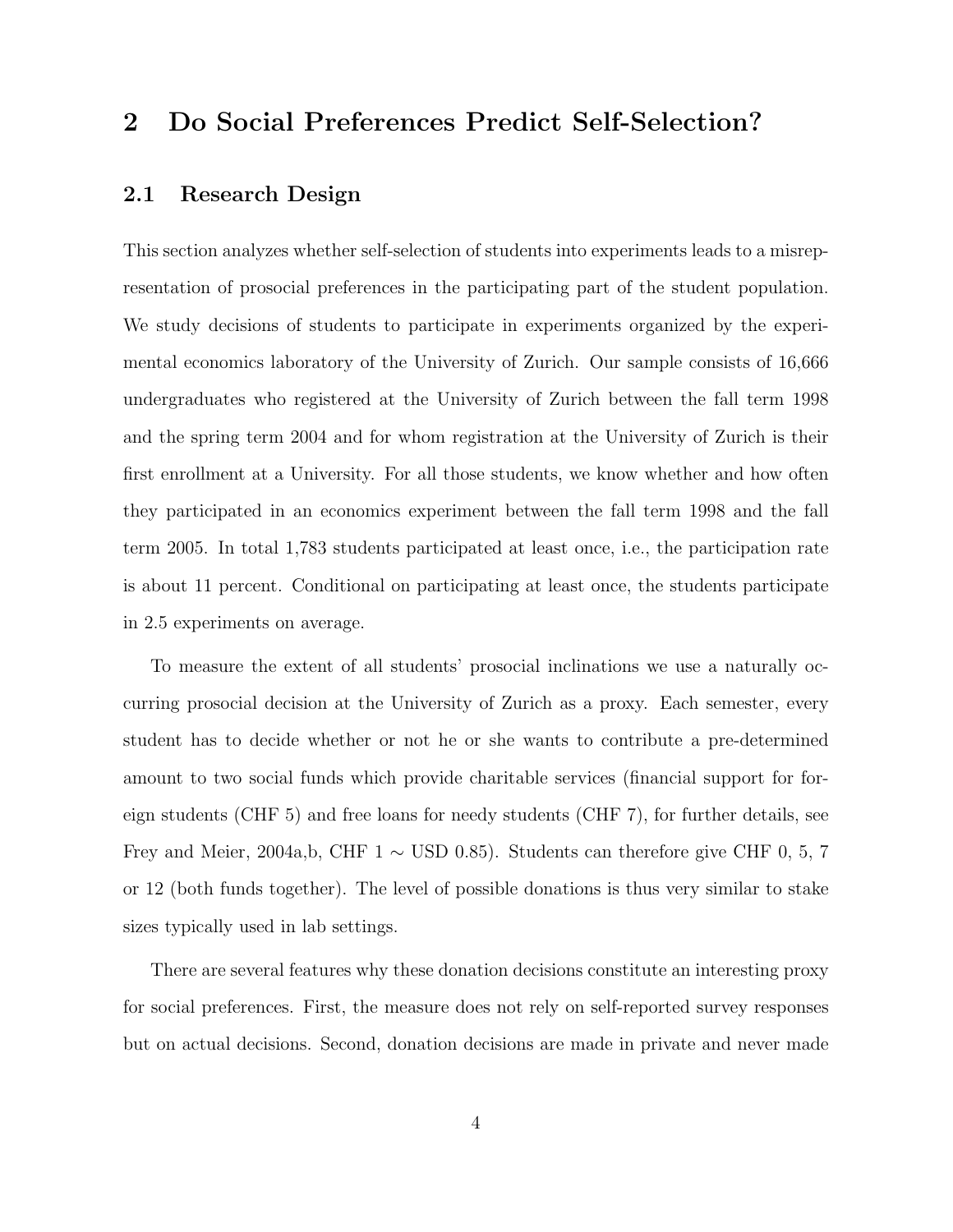public.<sup>2</sup> Third, students are unaware that their behavior is analyzed in a research study. Fourth, and most importantly, all students at the university have to decide about the donations. Thus, our measure is not subject to any selection issue.

However, as with most field measures there are also potential problems. Since the persuasive power of our results critically depends on the quality of our measurement of social preferences, it is important to discuss in detail the different measures we use and how they address potential caveats. Our first measure (*First Field Donation*) only considers a student's donation decision when he or she first registers for a program. This measure has several advantages. First, the university rules require that each student has to show up in person at the registration office for the initial enrollment. This ensures that we know with certainty that this first donation decision has been made by the student himor herself. Second, as the initial enrollment takes place before the first semester starts, this measure is collected before students have taken any courses at the University, before they have been exposed to any lab recruitment efforts and before they have participated in any experiment. We can therefore rule out the possibility of reversed causality as participation in experiments cannot have influenced the decision to contribute to the funds. These features make this measurement a particularly clean one.

Our second measure (Average Field Donation) exploits information on all donation decisions taken by a student. For each individual, we calculate the average donation amount over all observed contributions. Using several measures per individual has the advantage of reduced measurement error. A potential problem is that the forms for registration renewals can be completed at home. Therefore, we cannot be sure that it is the student him- or herself who fills out the form. However, because students also have to provide details regarding major and minor study subjects on the same form, it is quite

 $2<sup>2</sup>$ As researchers we got access to the data through the university administration under the condition that we immediately anonymize the data after matching it with the experimental data base.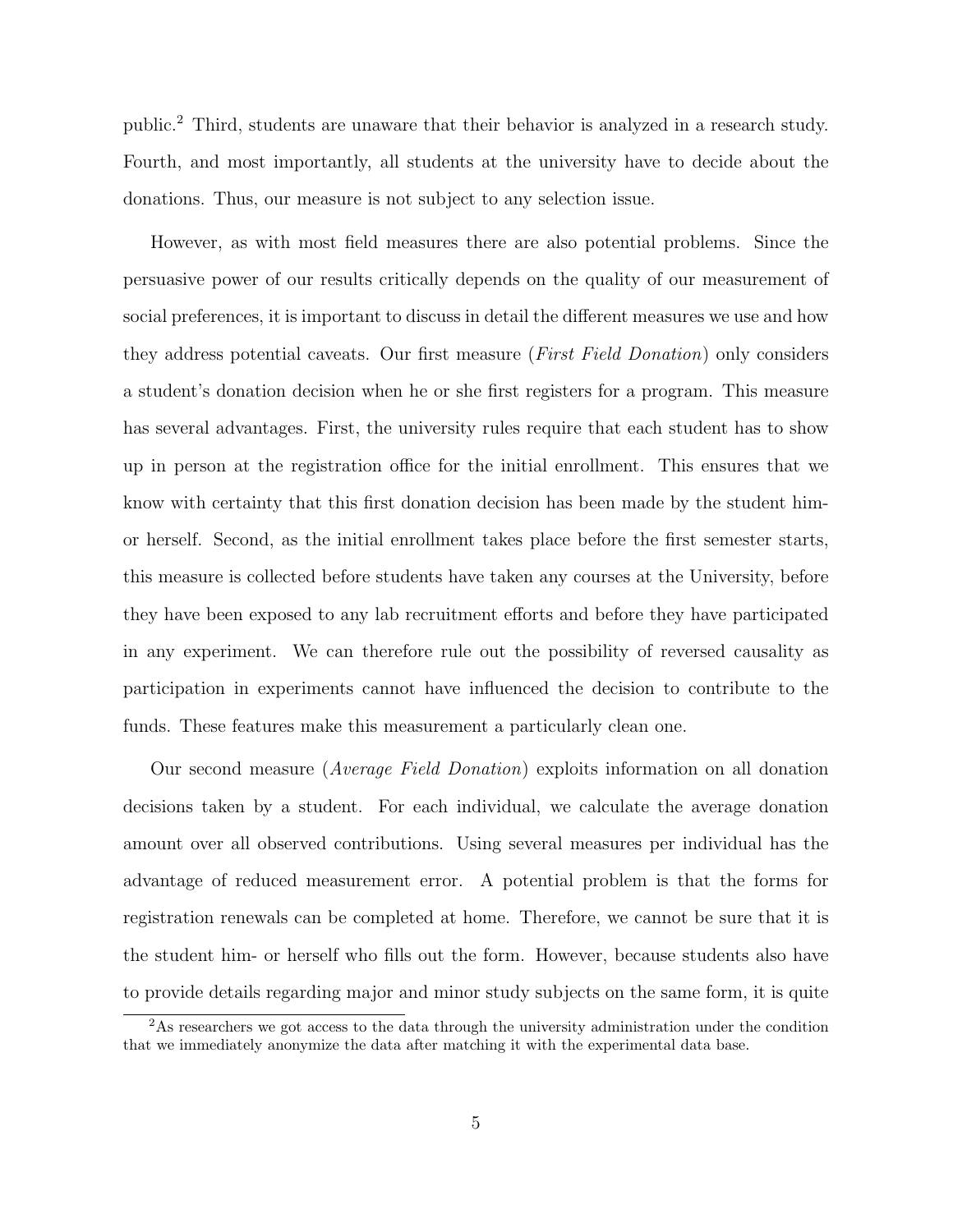unlikely that another person can perform this task. To further increase the confidence that the variable Average Field Donation measures an individual's prosocial inclination we use data collected by Benz and Meier (2008). They perform a modified dictator game in the laboratory using a subsample of the students in our data set as participants. It turns out that individuals with higher average field donations transfer a significantly higher share of their endowment to the recipient (Spearman's Rho  $= 0.29, p < 0.0001$ ). This provides direct evidence that our field measure captures the same social motivations as the simple experiments typically used in the laboratory. Finally, it is also reassuring to notice that our two measures *First Field Donation* and *Average Field Donation* are strongly correlated (Spearman's Rho =  $0.73, p < 0.001$ ).<sup>3</sup>

#### 2.2 Results

Panel A in Table 1 reveals that participants differ in various dimensions from nonparticipants. These differences indicate the relevance of self-selection of particular groups of students. In Panel B of Table 1 we investigate whether this selection is also associated with differences in prosocial inclinations. The panel provides descriptive statistics of contributions to the two funds for participants and non-participants. The summary statistic does not show any significant difference between participants and non-participants. In their first decision, the same proportion of participants and of non-participants contributed to at least one of the two funds (75 percent) and, on average, they donate about the same amount (CHF 8.39 vs. 8.45;  $p = 0.67$  in a t-test). Figure 1 illustrates that both the participation rate and the number of experiments a student participated in does not significantly depend on individuals' first donation decisions. None of the differences are statistically significant. When we look at all decisions of a student, it turns out that

 $3$ As robustness checks we also add estimations relying on a measure that counts how often individuals have contributed to at least one of the two funds. This *Individual contribution rate* correlates highly with the Average Field Donation (Spearman's Rho = 0.92,  $p < 0.001$ ).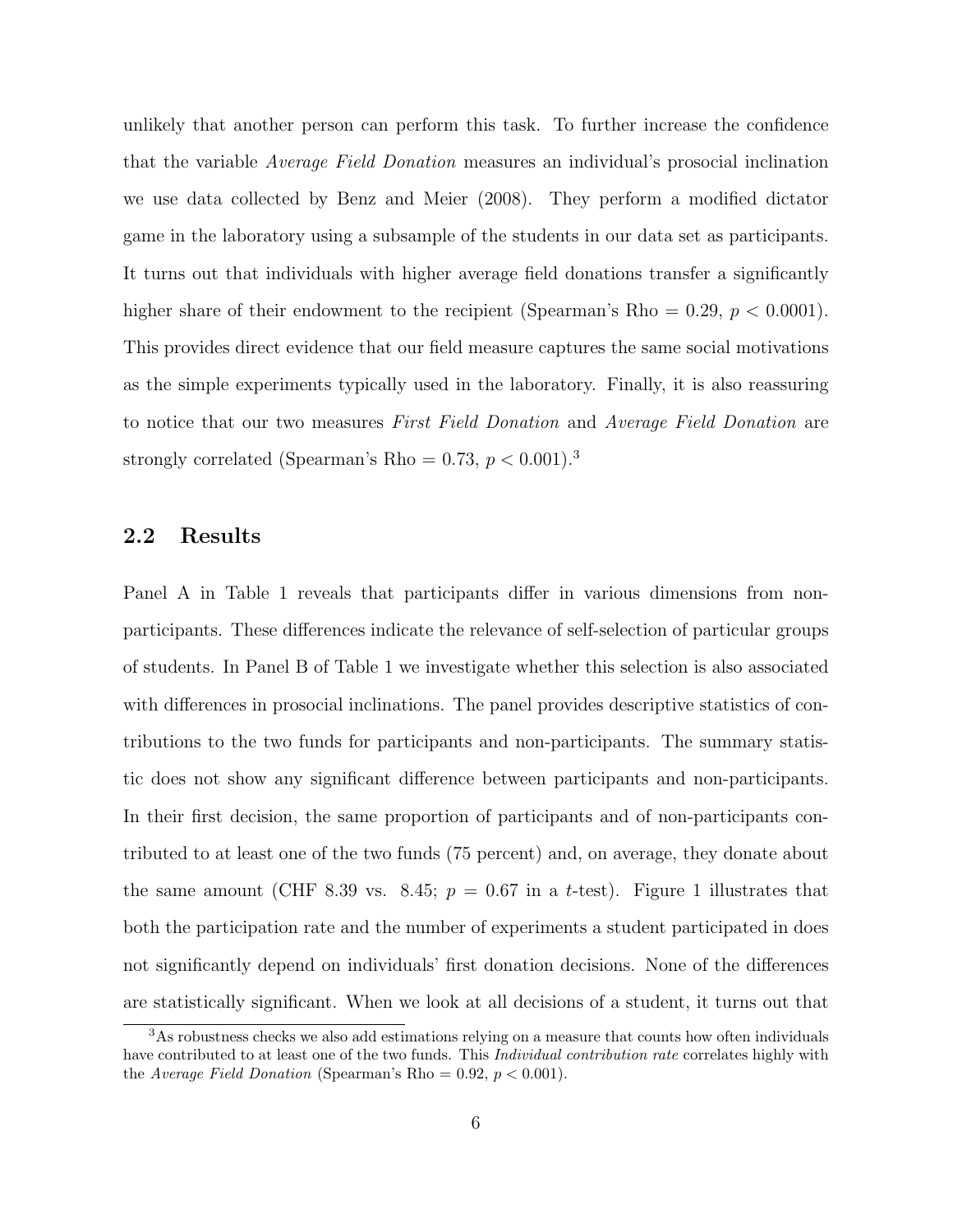participants contribute on average in 77 percent of all decisions, while non-participants' contribution rate is 76 percent (n.s.). There is also no substantial difference in the average amount donated (CHF 8.66 vs. 8.84;  $p = 0.09$  in a t-test; see also the distribution of average donations in Appendix Figure A1). Thus, the raw data analysis does not reveal any significant difference in prosocial inclinations of participants and non-participants.

Panel A of Table 2 reports Probit estimations, where the dependent variable is an indicator variable for the decision to participate in experiments and the independent variable is either the first donation (columns  $(1), (2),$  and  $(3)$ ) or the average field donation (columns  $(4)$ ,  $(5)$ , and  $(6)$ ).<sup>4</sup> We report marginal effects in brackets. Column  $(1)$  shows that students who contribute more money in their first decision are not significantly more likely to participate in an experiment than those who don't. The marginal effect is essentially zero. As a consequence of the large number of observations, our effects are quite precisely estimated. The 95% confidence interval of the marginal effect is [-0.1, 0.1] (in percentage points). This implies that a change in the magnitude of one standard deviation in the first donation decision (s.d. = 5.2) is very unlikely to increase (decrease) the participation rate by more than 0.6 (0.4) percentage points (i.e., an increase (decrease) of 5.6 (3.7) percent relative to the average participation rate of 10.7%).

Column (4) reports a regression using the Average Field Donation as a proxy for prosocial inclinations. This proxy is potentially influenced by students' experience at the University including their participation in experimental studies. The results are very similar to the ones obtained from using only the first decision: Individuals who contribute on average more to the charitable funds are not significantly more likely to participate in experiments. The marginal effects indicate that the participation rate of students who contribute on average one CHF more is only about 0.1 percentage points higher. This means that for an increase in the average field donation of one standard deviation (s.d.  $=$ 

<sup>4</sup>For results using contribution to at least one fund, see Appendix Table A2.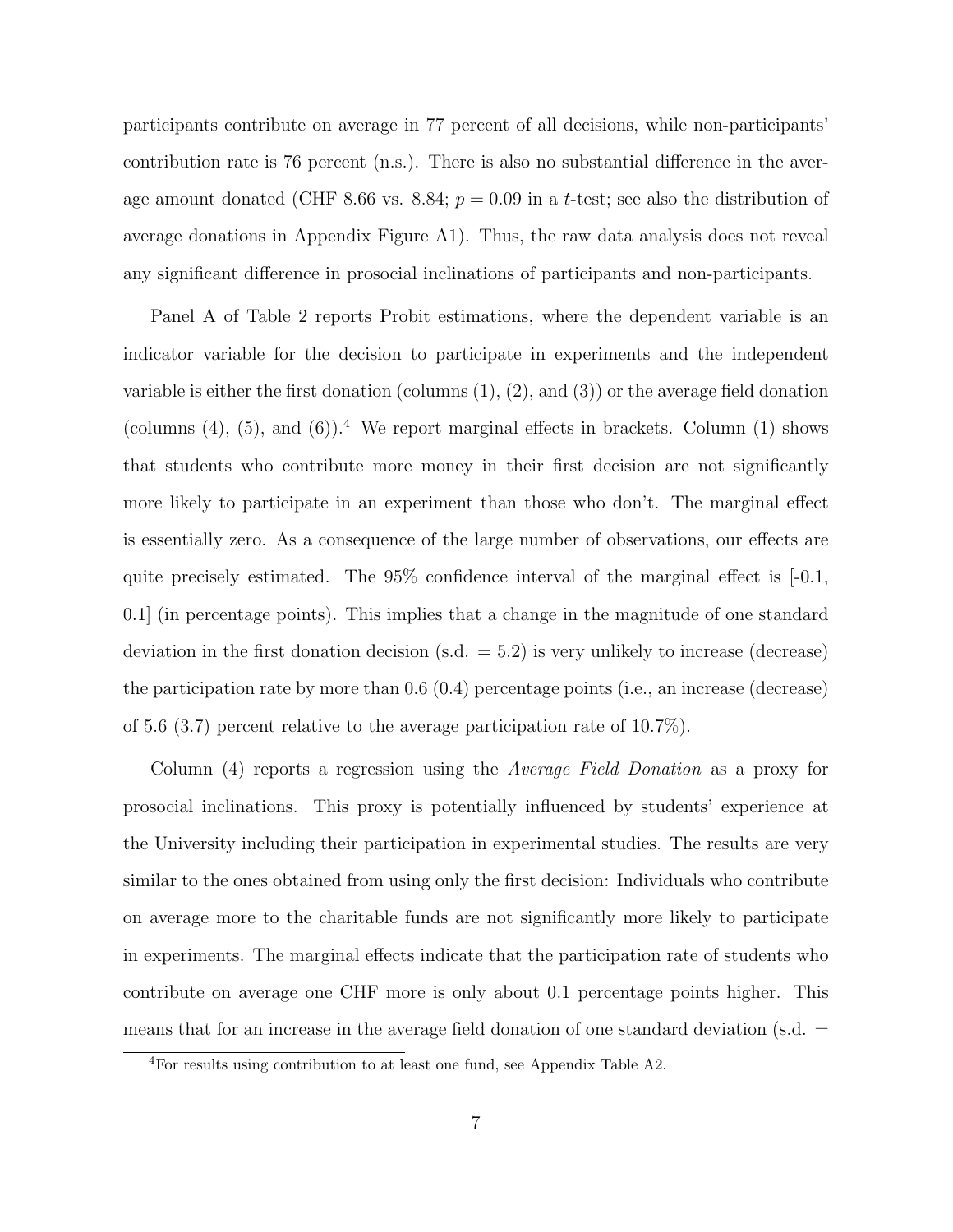4.1), the participation rate increases by only 0.4 percentage points (i.e., an increase of 3.7 percent relative to the average participation rate of 10.7%). Given the large number of observations the lack of a significant effect is a strong result. The 95% confidence interval of the marginal effect is  $[-0.02, 0.2]$  (in percentage points) indicating that it is extremely unlikely that changing the average field donation by one s.d. increases (decreases) the participation rates by more than  $0.9$   $(0.08)$  percentage points.<sup>5</sup>

In addition to participating for a first time, it is also interesting to investigate if social preferences predict whether a student becomes a regular participant.<sup>6</sup> Column (7) and (8) show Tobit regressions with the number of experiments an individual participated in as dependent variable. The estimations show that both the 'First Field Donation' and the 'Average Field Donation' are not good predictors for how often somebody participates in experiments (this holds both overall and conditional on participating, see Appendix Table A3 for additional specifications).

As the main purpose of this study is to detect differences between populations (and not to explain these differences if they exist), the estimations without controls are the most important ones. The descriptive statistics reveal many significant differences between the two groups of interest (e.g., gender and major). The question that we want to answer is: do these differences also imply that there is a difference regarding social preferences between these groups? To answer this question, it is important not to include controls (because the observable heterogeneity may exactly be the reason for the difference in social preferences). Therefore, Columns  $(1)$ ,  $(4)$ ,  $(7)$  and  $(8)$  contain our main results.

However, it can be of separate interest whether there is selection for certain groups.

 $5C$ leave et al. (2010) use second mover back transfer in percent of the tripled first mover investment in a trust game as their measure of social preferences. On average second movers return about 25%. They find that a one percentage point increase in the percentage returned decreases the participation rate by 0.09 percentage points. This is insignificant and the 95% confidence interval is [-0.25, 0.06] (in percentage points).

 $^6\mathrm{We}$  thank John List for pointing out this second margin of interest to us.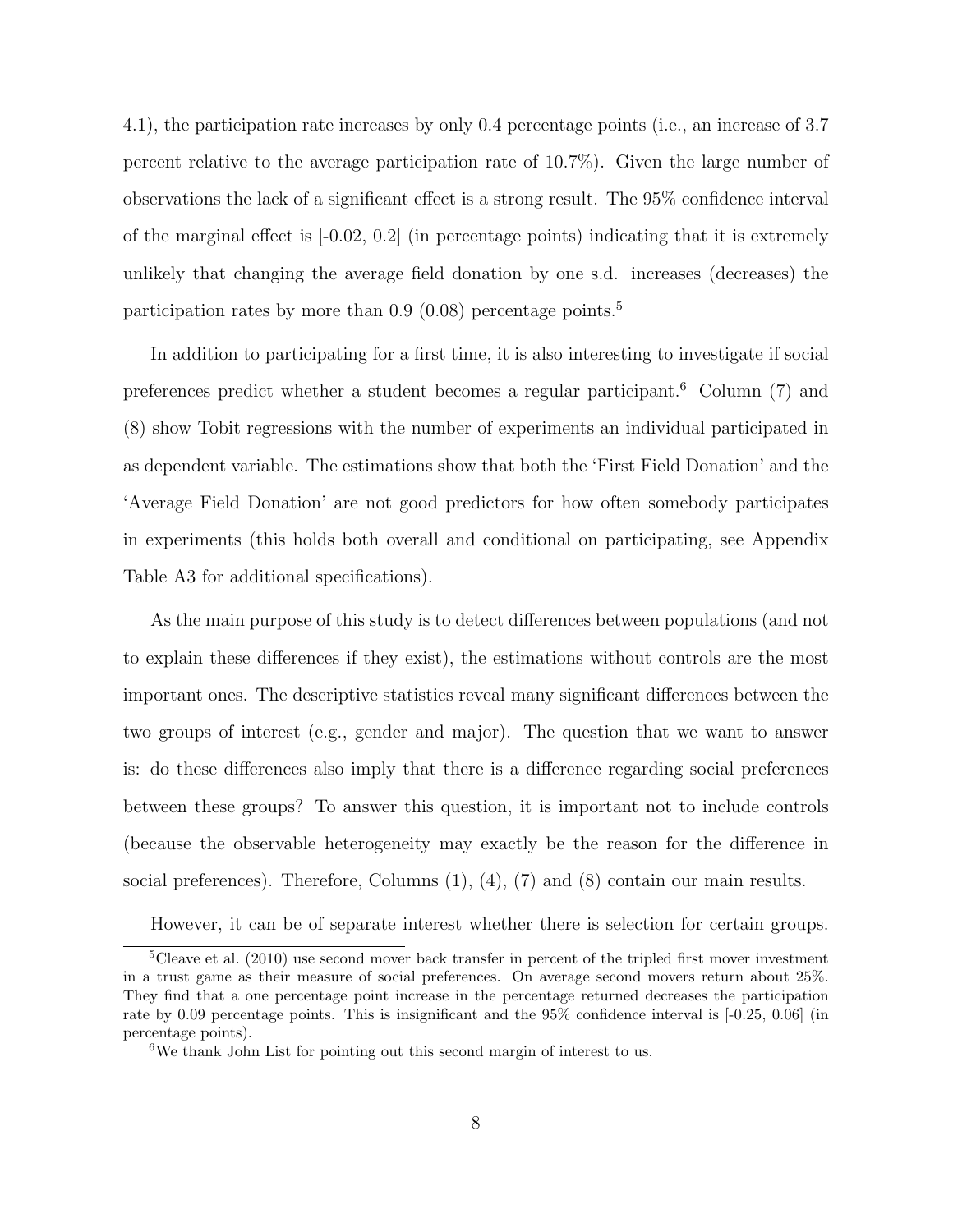To investigate this question, we add two types of controls. In column (2) and (5) we add 'demographic' variables (gender, age, foreigner status, number of semesters, cohort dummies). The results don't change. In columns (3) and (6) we additionally control for the field of study. While the marginal effect doesn't change it becomes significant at the 5%-level.<sup>7</sup> This indicates that for certain majors, participants may select based on their field donation. Panel B of Table 2 shows separate regressions for different subgroups that might be interesting for research on prosocial behavior. The results show that the marginal effect is bigger for men than for women, but none is significant. The effects also remains insignificant if we consider economists and non-economists separately. If we estimate the effect for the field of studies that are most represented in experiments (law and arts), we find a significant effect for students from the arts faculty.

In sum, our results do not support the hypothesis that participating students have different social preferences than non-participants. This suggests that within the group of students the bias due to self-selection on social preferences is likely to be small. While there might be some selection within certain subgroups, these subgroups do not make up a sufficient part of a typical student sample to yield an overall significant effect. However, it is still possible that student participants behave differently than participants recruited from a more general subject pool. We investigate this question in the next section.

## 3 Do Students Have Different Social Preferences?

#### 3.1 Research Design

We conduct two identical trust experiments using distinct subject pools for the recruitment of participants. Contrary to most existing studies, we use the same recruitment

<sup>7</sup>See Appendix Table A3 for the corresponding regressions with the number of experiments an individual participated in as dependent variable. Adding controls does not change the results.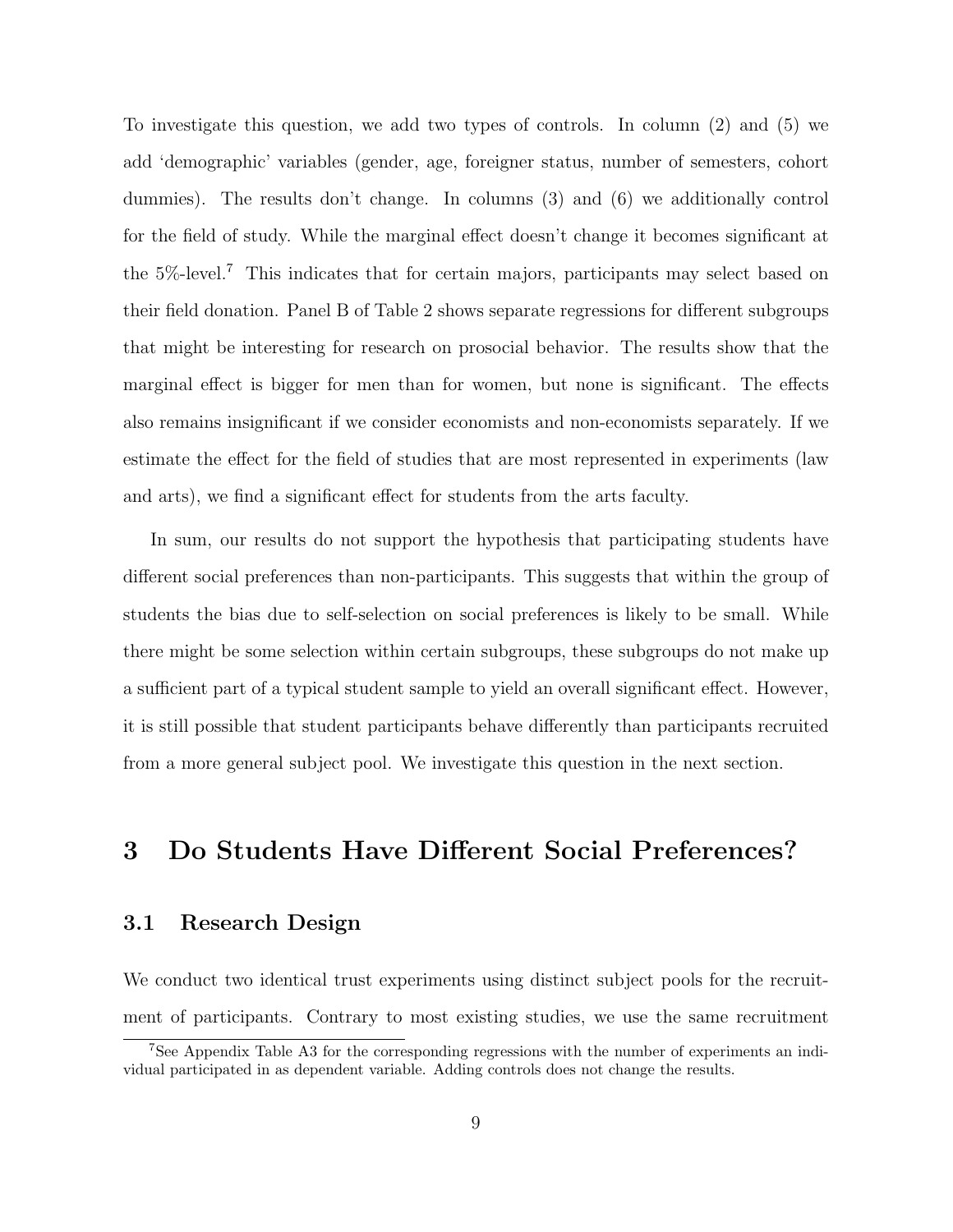procedure, the same instructions, the same decision process and the same financial incentives for participants in both experiments. Therefore differences in prosocial behavior can only be caused by differences between the two subject pools. All participants in the experiments live in Zurich. However, while one group of our participants was recruited from the student pool at the University of Zurich, the other group was recruited from a representative sample of the population of the city of Zurich (for details on the recruitment procedure of this study, see Appendix A).

As participation was voluntary, both our groups of participants are self-selected. In light of our first study it seems plausible to assume the absence of important selection effects with respect to social preferences, but we cannot directly rule out such a possibility with our data. However, our results are informative in any case. Even if sorting takes place our study tells us whether recruiting subjects from the general population yields a different measurement of prosocial inclinations than recruiting subjects from a student pool. This is of practical importance as the vast majority of experiments and surveys relies on voluntary participation.

To measure social preferences, we use a variant of the trust game (Berg et al., 1995). Both subjects receive an endowment of CHF 20. The first mover decides how much of his endowment to transfer to the second mover. The transfer can be any amount in steps of 2 CHF, i.e., 0, 2, 4, . . . , or 20 CHF. The chosen transfer is tripled by the experimenter and passed to the second mover. Contingent upon the first mover's transfer the second mover decides on a back transfer. This back transfer can be any integer amount between 0 and 80 CHF. The first mover earns his endowment minus his own transfer plus the back transfer of the second mover. The second mover gets his endowment plus three times the first mover's transfer minus the back transfer.<sup>8</sup>

<sup>8</sup>First movers were also asked to indicate their expectation about the back transfer of their second mover given their own transfer decision.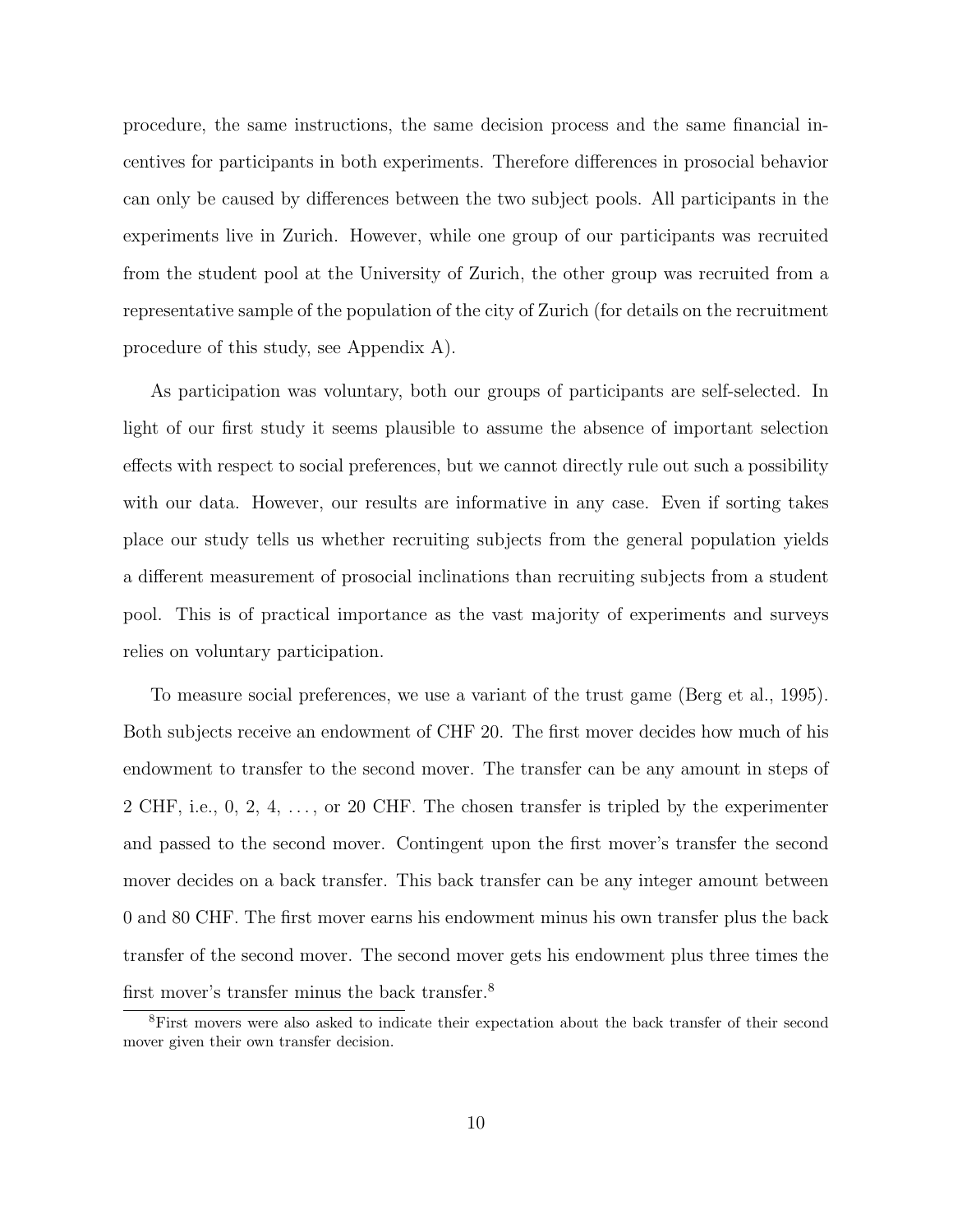In order to elicit second movers' willingness to reciprocate, we used the contingent response method (see Brandts and Charness, 2011, for a discussion about the validity of the method). This means that each second mover, before knowing the actual first mover's investment, made a back transfer decision for each of the 11 possible investments (0, 2, . . . , 20) of the first mover. The advantage of the contingent response method is that it allows us to measure each second mover's willingness to reciprocate independently of the transfer which he actually received. This is important, because it enables us to make a clean comparison of the level of reciprocity, even if first movers behave differently between subject pools (for details on the procedure, see Appendix A).

#### 3.2 Results

In total we have 1296 participants in the experiment (295 recruited from the student pool, 1001 recruited from the general population). Students and non-students differ in many socio-demographic dimensions. In particular, we observe that non-students are on average older, more likely to be married, less well educated, and more likely to be right-wingers (see Table A4 in the Appendix). In this study we investigate whether students and non-students also exhibit different prosocial inclinations. We start by examining trusting behavior of first movers. A simple comparison of first mover transfers between the two groups reveals only a small difference across the two subject pools (13.17 for non-students vs. 13.47 for students). An OLS regression of first mover transfers on a student dummy (column (1) of Table 3) reveals that the observed difference of 0.30 is not statistically significant.<sup>9</sup> The  $95\%$  confidence interval for this effect is  $[-0.9, 1.5]$ . This reveals that it is very unlikely that first mover transfers of the two groups differ by more than about 10%. While the uncontrolled regression is the most relevant for our comparison of subject pools, it is also of interest to investigate the role of observable differences. Including

<sup>&</sup>lt;sup>9</sup>All our results are robust if we use Tobit estimates to account for censoring.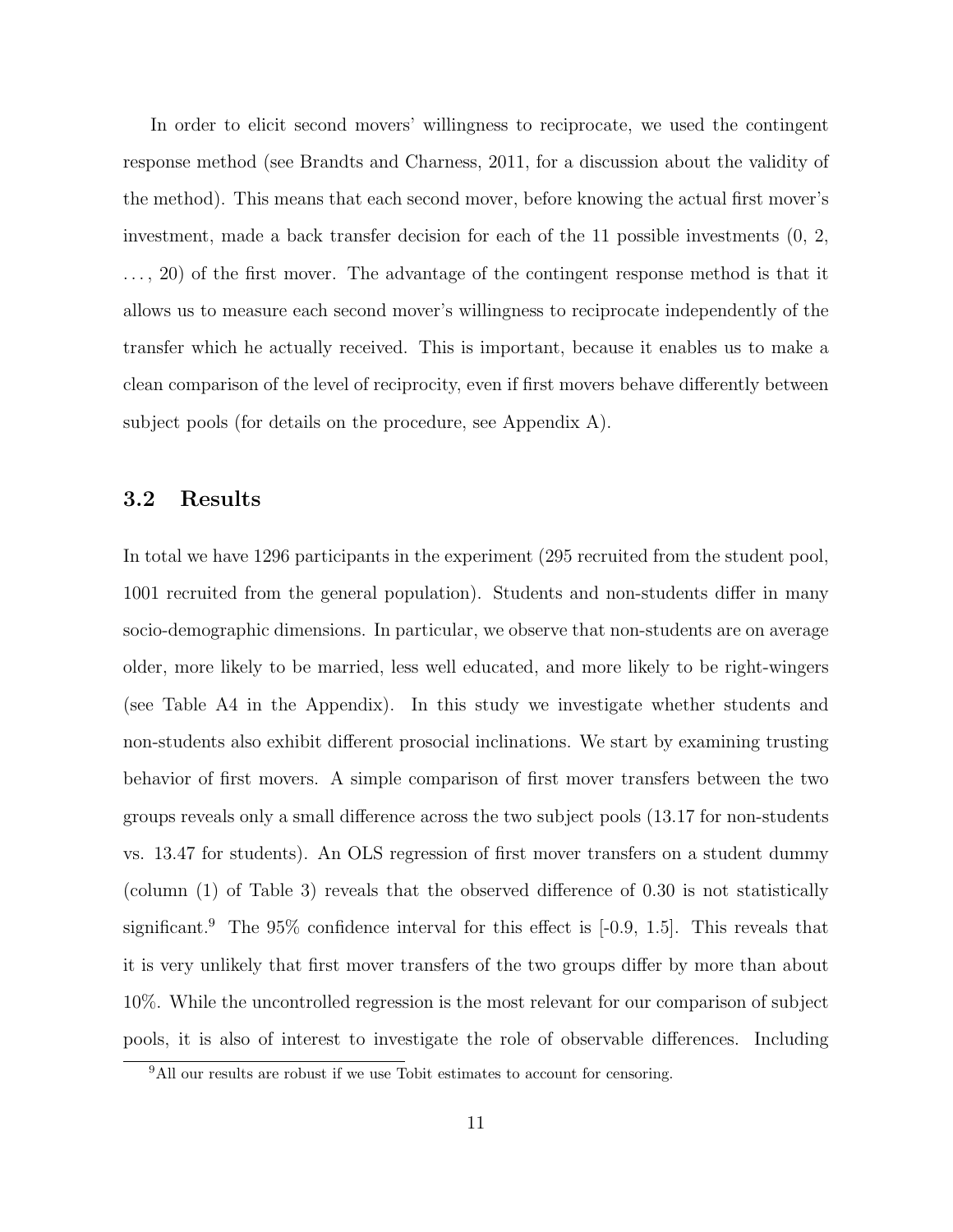control variables allows us to compare participants from the student pool to participants from the general populations with similar socio-demographic backgrounds. Adding control variables changes the sign of the student coefficient, but the effect remains insignificant (see column  $(2)$ ).<sup>10</sup> Results in column  $(3)$  and  $(4)$  show that the decisions of students and non-students are not driven by different beliefs about the behavior of second movers.

We now turn to second movers' behavior. Figure 2 shows the average second mover back transfers conditional on first mover transfer. For every possible first mover transfer students make lower average repayments than non-students. All differences are statistically significant (see Appendix Table A6 for the corresponding  $p$ -values). Averaging over all backtransfers, students transfer back 15 percent less than non-students. The fact that students transfer back less than non-students does not imply that they generally react less sensitive to first movers' transfers. In fact Figure 2 illustrates that the slope between first mover transfer and second mover back transfer is very similar. Put differently, students' and non-students' reciprocation pattern is very similar; the only difference being that students reciprocate on a lower absolute level. Column (5) of Table 3 confirms this. It shows an OLS regression with second movers' back transfers as the dependent variable. We regress back transfers on a student dummy, the first mover transfer and the interaction effect between student dummy and first mover transfer. The coefficient of the student dummy is negative and significant, i.e., students transfer back significantly less than non-students. However, the interaction effect is close to zero indicating that students and non-students exhibit a similar reciprocal inclination as suggested by Figure 2. If we add socio-demographic controls to the regression (see column (6)), the coefficient of the student dummy is no longer significant. This indicates that students are not less prosocial than other participants with a similar socio-demographic background, i.e., the

<sup>&</sup>lt;sup>10</sup>Controls variables are gender, age (and age squared), being an only child, being foreigner, being married, having obtained the general qualification for entrance to university or technical college, and political opinions. Full estimation results can be found in Table A5 in the Appendix.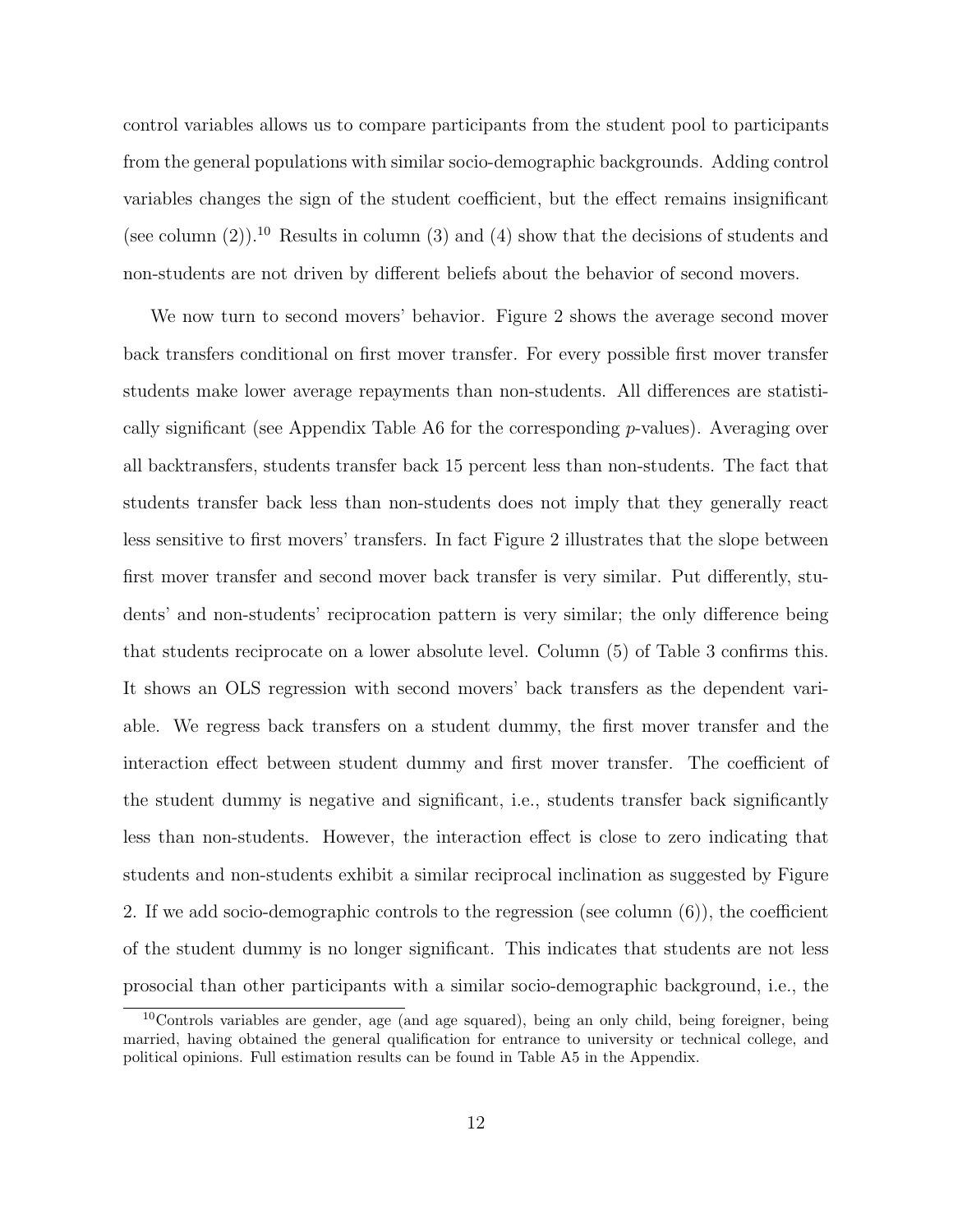difference between the subject pools is driven by the fact that students and non-students differ with regard to their socio-demographic background.<sup>11</sup>

## 4 Concluding remarks

This paper empirically tests whether laboratory experiments with students systematically misrepresent the importance of social preferences. Such an empirical test is critical as experimental methods become increasingly important in economics and experimental results, especially those on social preferences, often challenge insights and policy implications of standard economic models.

Our first study shows that the degree of prosocial behavior in an unrelated field donation does not predict whether (and how often) students participate in experiments. This suggests that self-selection does not significantly bias the social preferences measured in the laboratory. The results of our second study reveal that student participants and non-student subjects show very similar behavioral patterns in our trust experiment. While students make less generous repayments, their investment behavior, their beliefs about second mover behavior, and their reciprocal inclination are very similar to those of participants recruited from the general population.

## References

- Bardsley, N., R. Cubitt, G. Loomes, P. Moffatt, C. Starmer, and R. Sugden (2010): Experimental economics: Rethinking the rules, Princeton University Press.
- BELLEMARE, C. AND S. KRÖGER (2007): "On representative social capital," European Economic Review, 51, 183–202.
- BELOT, M., R. DUCH, AND L. MILLER (2010): "Who should be called to the lab? A comprehensive comparison of students and non-students in classic experimental games," Discussion Papers 2010001, University of Oxford, Nuffield College.

<sup>&</sup>lt;sup>11</sup>Table A5 in the Appendix reveals that being married and being a political left-winger significantly increase second mover repayments.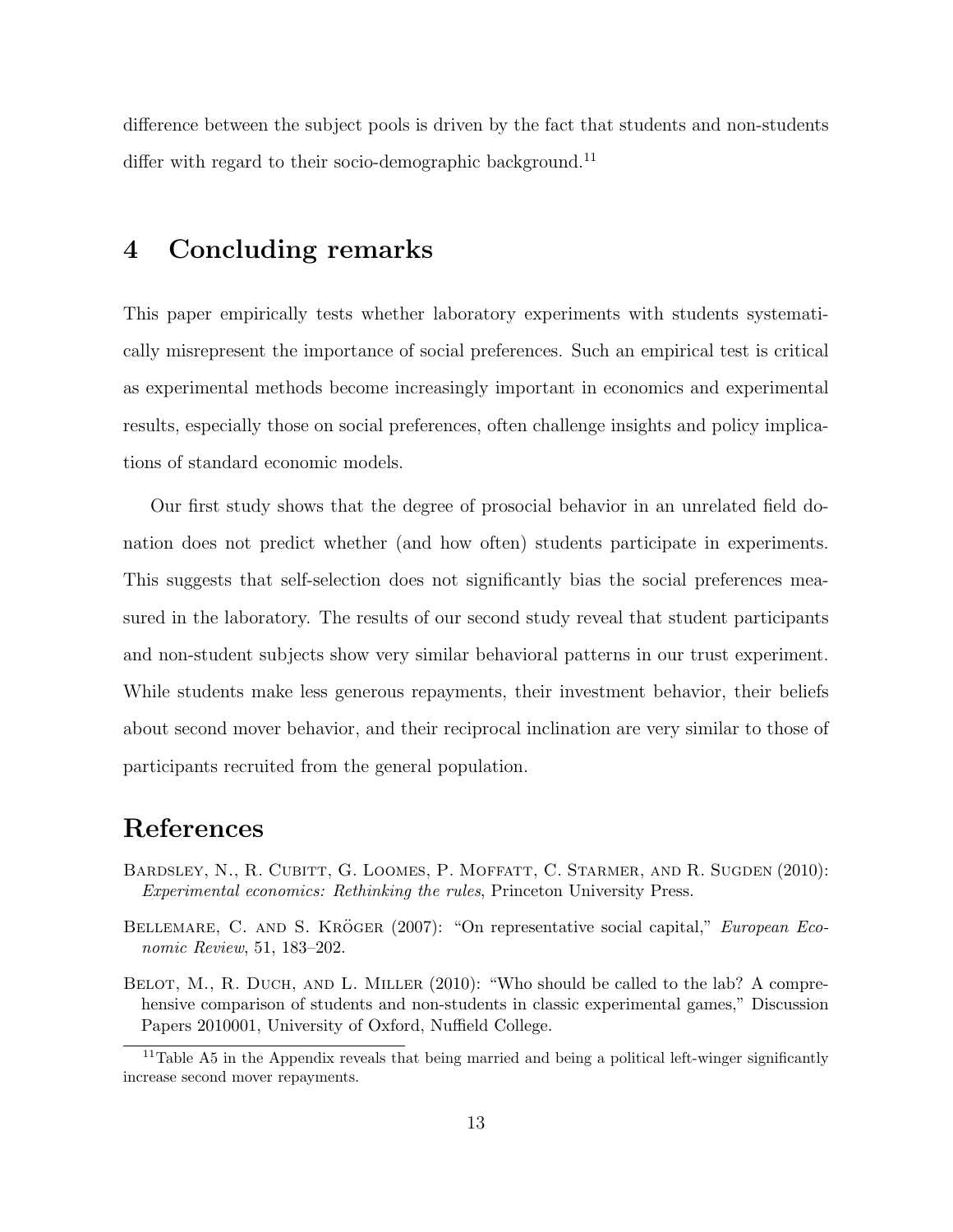- Benz, M. and S. Meier (2008): "Do People Behave in Experiments as in the Field? Evidence from Donations," Experimental Economics, 11, 268–281.
- BERG, J., J. DICKHAUT, AND K. MCCABE (1995): "Trust, Reciprocity, and Social History," Games and Economic Behavior, 10, 122–142.
- BRANDTS, J. AND G. CHARNESS (2011): "The strategy versus the direct-response method: a first survey of experimental comparisons," Experimental Economics, Forthcoming.
- BURKS, S., J. CARPENTER, AND L. GÖTTE  $(2009)$ : "Performance pay and worker cooperation: Evidence from an artefactual field experiment," Journal of Economic Behavior  $\mathcal C$  Organization, 70, 458–469.
- Cleave, B. L., N. Nikiforakis, and R. Slonim (2010): "Is There Selection Bias in Laboratory Experiments?" Department of Economics - Working Papers Series 1106, The University of Melbourne.
- COOPER, D. AND J. KAGEL (forthcoming): The Handbook of Experimental Economics, Vol. 2, chap. Other Regarding Preferences: A Selective Survey of Experimental Results.
- CROSON, R. AND S. GÄCHTER  $(2010)$ : "The science of experimental economics," *Journal of* Economic Behavior & Organization, 73, 122–131.
- DOHMEN, T., A. FALK, D. HUFFMAN, AND U. SUNDE (2008): "Representative Trust And Reciprocity: Prevalence And Determinants," Economic Inquiry, 46, 84–90.
- FALK, A. AND J. HECKMAN (2009): "Lab Experiments Are a Major Source of Knowledge in the Social Sciences," Science, 326, 535–538.
- FALK, A. AND C. ZEHNDER (2010): "Social Capital at the City Level: A Case Study," Working paper, University of Bonn and University of Lausanne.
- FEHR, E. AND J. A. LIST (2004): "The Hidden Costs and Returns of Incentives Trust and Trustworthiness among CEOs," Journal of the European Economic Association, 2, 743–71.
- FREY, B. S. AND S. MEIER (2004a): "Pro-Social Behavior in a Natural Setting," *Journal of* Economic Behavior and Organization, 54, 65–88.
- ——— (2004b): "Social Comparison and Pro-Social Behavior: Testing Conditional Cooperation in a Field Experiment," American Economic Review, 94, 1717–22.
- GÄCHTER, S. (2010): "(Dis)advantages of student subjects: What is your research question?" Behavioral and Brain Sciences, 33, 92–93.
- HENRICH, J., S. HEINE, AND A. NORENZAYAN (2010): "The weirdest people in the world," Behavioral and Brain Sciences, 33, 61–83.
- LEVITT, S. D. AND J. A. LIST (2007): "What Do Laboratory Experiments Measuring Social Preferences Reveal About the Real World?" Journal of Economic Perspectives, 21, 153–174.
- LIST, J. A. (2009): "Social Preferences: Some Thoughts from the Field," Annual Review of Economics, 1, 1:21.1–21.20.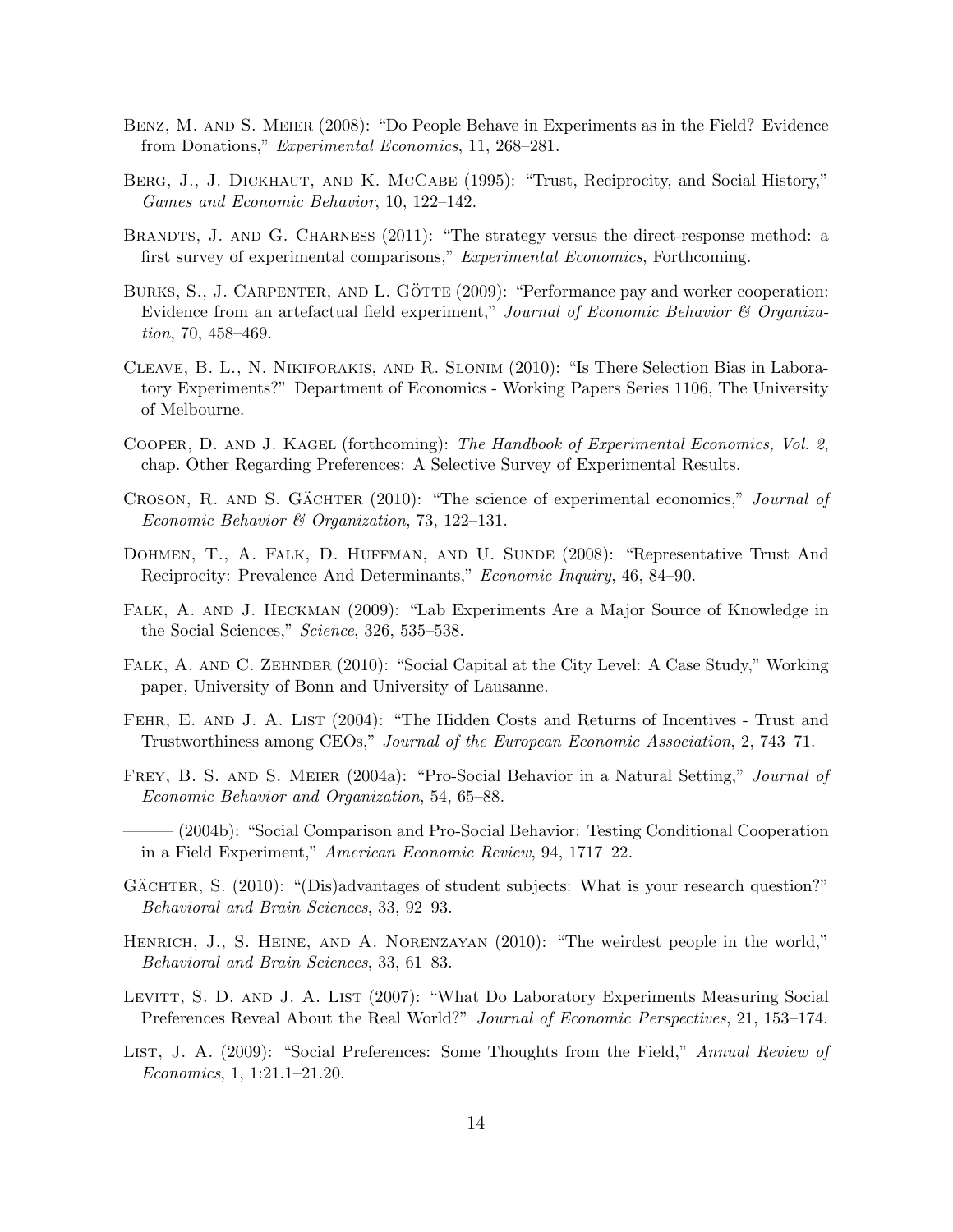

Figure 1: First Field Donation and Participation in Experiments

Note: The figure shows the participation rate (left axis) and the average number of experiments a student participated in (including students who did never participate, right axis) depending on the first field donation in study 1. Distribution of First Field Donation: 25.20% contribute CHF 0, 4.19% contribute CHF 5, 5.68% contribute CHF 7, and 64.93% contribute CHF 12.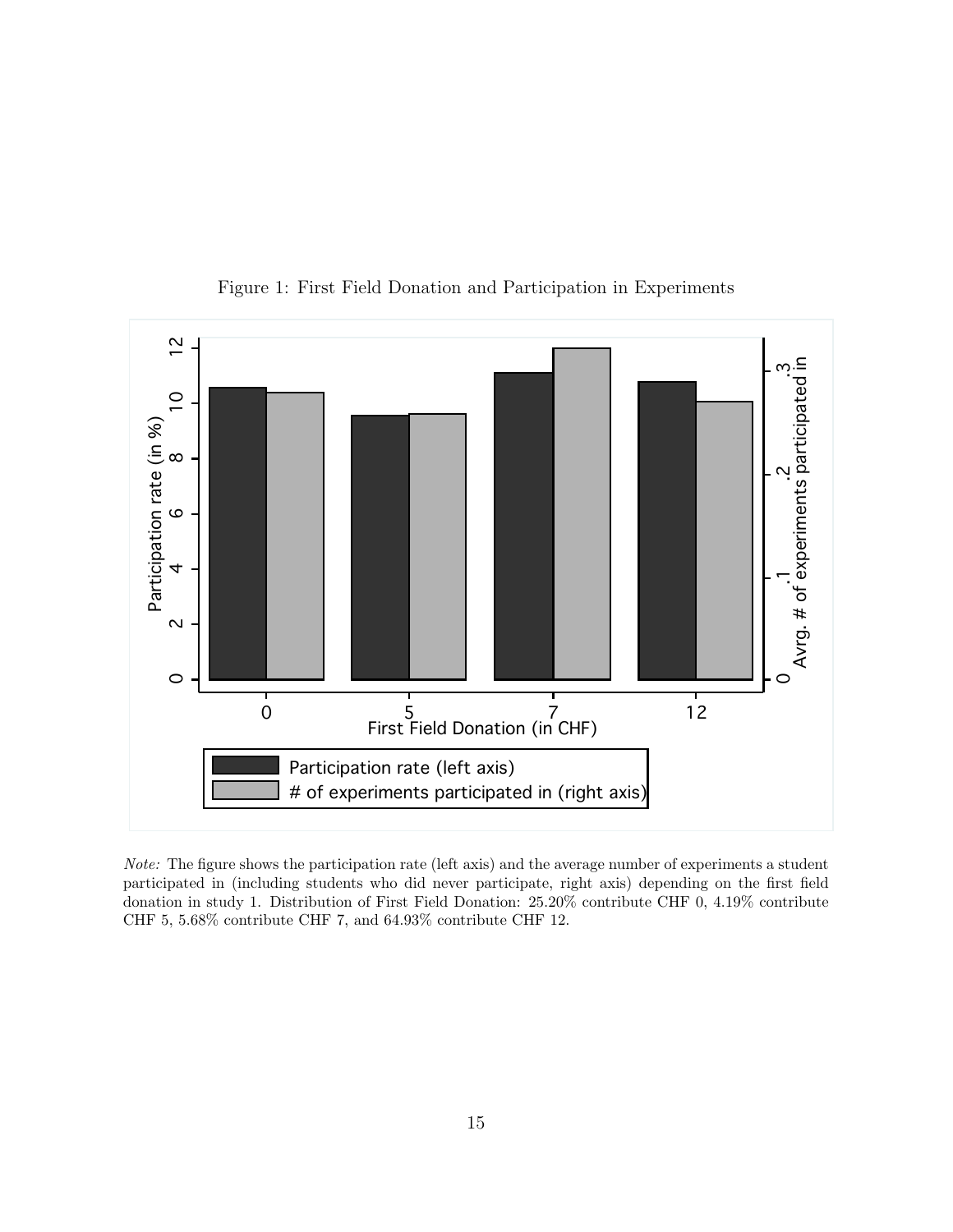

Figure 2: Back transfers of Students and Non-Students in Field Trust Game

Note: The figure shows average repayments of second movers in the trust game of study 2. The lower line depicts average repayments of participants recruited from the student subject pool of the University of Zurich. The upper line depicts average repayments of participants recruited from a representative sample of the average population of the city of Zurich.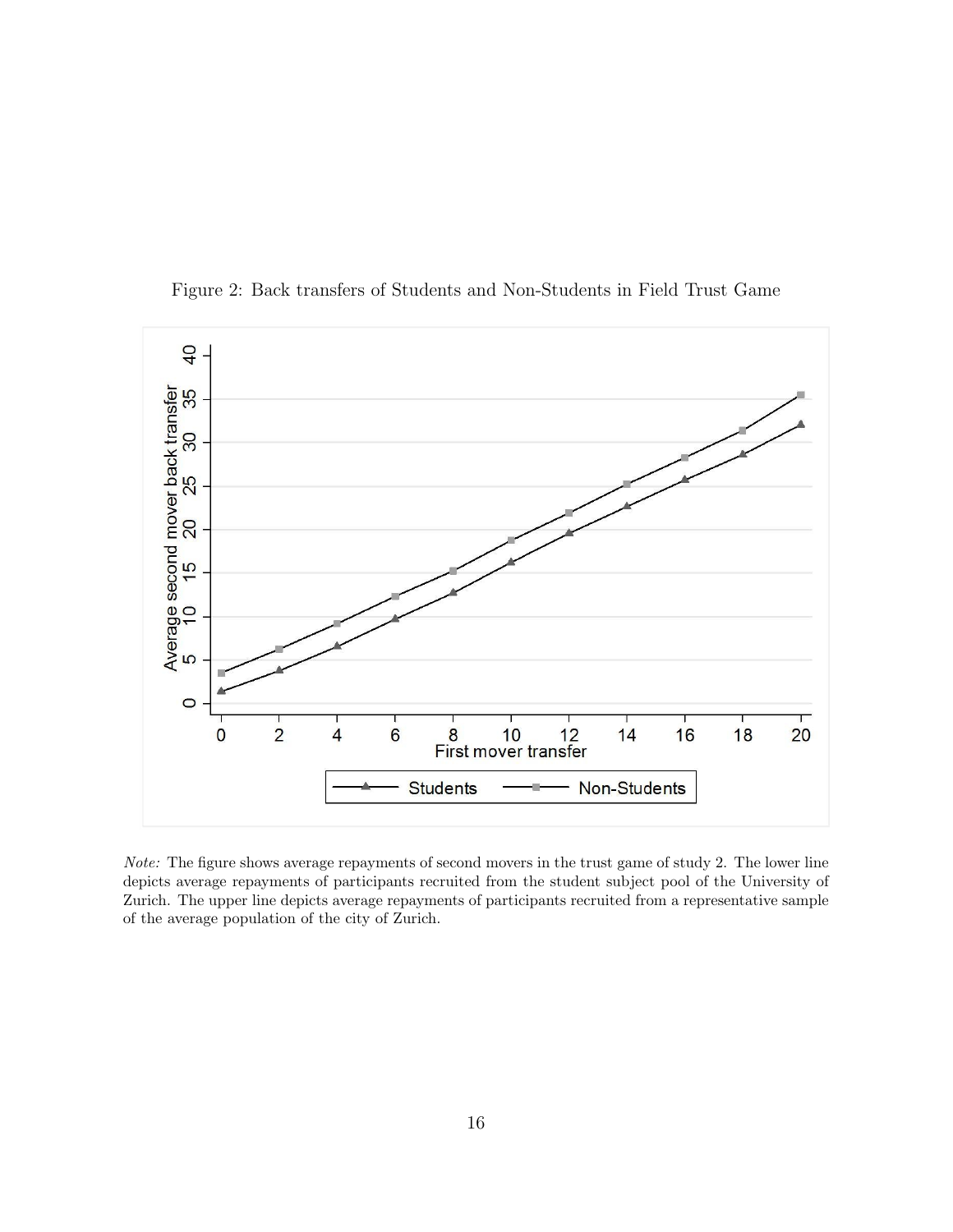|                                      |       | Non-participants | Participants |      | $t$ -test/                  |
|--------------------------------------|-------|------------------|--------------|------|-----------------------------|
| Variable                             | Mean  | s.d.             | Mean         | s.d. | $\chi^2$ -test <sup>1</sup> |
|                                      |       |                  |              |      |                             |
| Panel A: Observable characteristics  |       |                  |              |      |                             |
| Age at registration                  | 21.94 | 4.21             | 21.07        | 2.87 | p < 0.01                    |
| No. of semesters                     | 5.34  | 3.26             | 5.97         | 3.15 | p < 0.01                    |
| Gender (Women=1)                     | 0.57  | 0.50             | 0.53         | 0.50 | p < 0.01                    |
| Nationality (Foreigner=1)            | 0.08  | 0.27             | 0.07         | 0.25 | p < 0.05                    |
| Computer science                     | 0.04  | 0.18             | 0.03         | 0.16 | $p = 0.21$                  |
| Economics & Business                 | 0.13  | 0.32             | 0.14         | 0.34 | p < 0.05                    |
| Theology                             | 0.01  | 0.08             | 0.003        | 0.05 | p < 0.05                    |
| Law                                  | 0.16  | 0.36             | 0.25         | 0.42 | p < 0.01                    |
| Medicine                             | 0.07  | 0.26             | 0.18         | 0.38 | p < 0.01                    |
| Veterinary medicine                  | 0.03  | 0.16             | 0.03         | 0.16 | $p = 0.64$                  |
| Arts faculty                         | 0.47  | 0.49             | 0.33         | 0.46 | p < 0.01                    |
| Natural science                      | 0.10  | 0.30             | 0.05         | 0.21 | p < 0.01                    |
|                                      |       |                  |              |      |                             |
| Panel B: Prosocial behavior          |       |                  |              |      |                             |
| Contributed in first decision $(=1)$ | 0.75  | 0.43             | 0.75         | 0.43 | $p = 0.80$                  |
| <b>First Field Donation</b>          | 8.39  | 5.18             | 8.45         | 5.16 | $p = 0.67$                  |
| Individual contribution rate         | 0.76  | 0.34             | 0.77         | 0.33 | $p = 0.20$                  |
| Average Field Donation               | 8.66  | 4.15             | 8.84         | 4.05 | $p = 0.09$                  |
|                                      |       |                  |              |      |                             |
| No. of observations                  |       | 14,884           | 1,783        |      |                             |

Table 1: Summary Statistics of Study 1

Note: The table presents summary statistics for people who never participated in an experiment and people who participated in an experiment at least once. Panel A reports observable characteristics including the age of the person at registration, the number of semesters for which we observe donations, the individual's gender, the foreigner status, and the individual's field of study. Panel B summarizes our measures for prosocial behavior. "Contributed in first decision" is unity if the individual contributed to at least one of the two charitable funds in his very first decision and zero otherwise. "First field donation" is the amount donated in the very first decision. "Individual contribution rate" is the fraction of all possible decision in which the individual contributed to at least one of the two funds. "Average field donation" is the average amount that the individual donated in all his decisions. <sup>1</sup>  $\chi^2$ -tests for categorical variables and *t*-tests otherwise.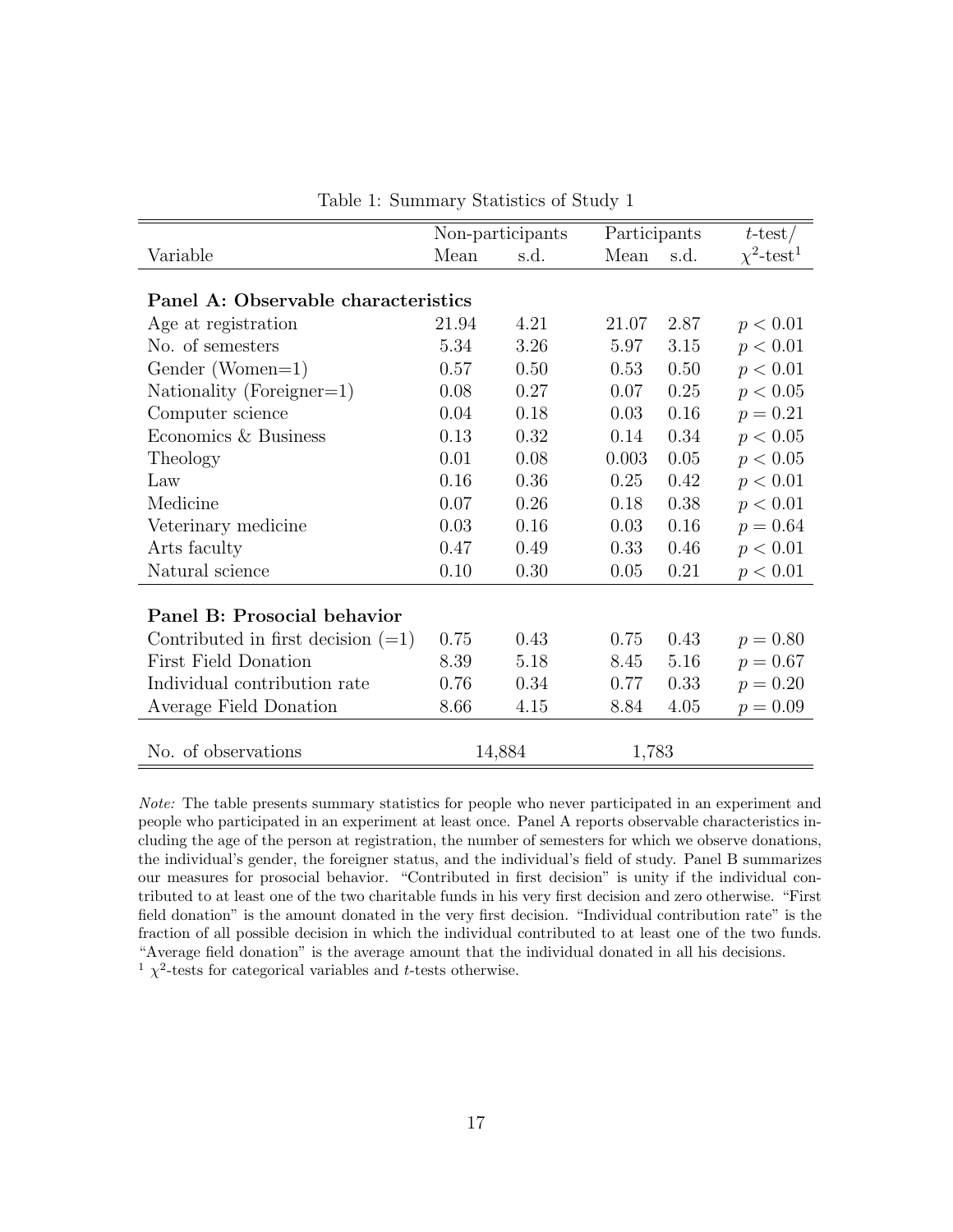|                                                                                                                                                                                                                                                                        |                         |                      |                             |                                                        |                            | Table 2: Participating in Experiments Depending on Prosocial Behavior in the Field               |                           |                                     |
|------------------------------------------------------------------------------------------------------------------------------------------------------------------------------------------------------------------------------------------------------------------------|-------------------------|----------------------|-----------------------------|--------------------------------------------------------|----------------------------|--------------------------------------------------------------------------------------------------|---------------------------|-------------------------------------|
| Dependent Variable                                                                                                                                                                                                                                                     |                         |                      |                             | Participating at least once in a laboratory experiment |                            |                                                                                                  |                           | # of Experiments<br>participated in |
|                                                                                                                                                                                                                                                                        |                         | $\widetilde{\varpi}$ | $\widetilde{\mathcal{S}}$   | $\bigoplus$                                            | $\widetilde{\mathfrak{S}}$ | $\odot$                                                                                          | $\widetilde{\mathcal{L}}$ | $\infty$                            |
| Panel A: General Selection                                                                                                                                                                                                                                             |                         |                      |                             |                                                        |                            |                                                                                                  |                           |                                     |
| First Field Donation                                                                                                                                                                                                                                                   | $0.001\,$               | 0.002                | 0.002                       |                                                        |                            |                                                                                                  | (0.002)                   |                                     |
|                                                                                                                                                                                                                                                                        | (0.003)                 | (0.003)              | (0.003)                     |                                                        |                            |                                                                                                  |                           |                                     |
| Avrg. Field Donation                                                                                                                                                                                                                                                   | [0.000]                 | [0.000]              | [0.000]                     | 0.005                                                  | $0.005\,$                  | $0.007*$                                                                                         |                           | 0.022                               |
|                                                                                                                                                                                                                                                                        |                         |                      |                             | (0.003)                                                | (0.003)                    | (0.003)                                                                                          |                           | (0.016)                             |
|                                                                                                                                                                                                                                                                        |                         |                      |                             | [0.001]                                                | [0.001]                    | [0.001]                                                                                          |                           |                                     |
| Demographic controls                                                                                                                                                                                                                                                   | $\overline{\mathsf{X}}$ | Yes                  | ${\rm Yes}$                 | $\overline{S}$                                         | $\operatorname{Yes}$       | $\mathbf{Y}\mathbf{es}$                                                                          | $\overline{\mathsf{S}}$   | $\rm _{NO}$                         |
| Field of study controls                                                                                                                                                                                                                                                | $\overline{N}$          | $\rm N_{O}$          | $\ensuremath{\mathrm{Yes}}$ | $\rm _{N}^{\circ}$                                     | $\rm \stackrel{\circ}{X}$  | $\mathbf{Y}\mathbf{es}$                                                                          | $\rm \stackrel{\circ}{X}$ | $\rm N_{O}$                         |
| Constant                                                                                                                                                                                                                                                               | $-1.252**$              | $-0.995**$           | $-1.272**$                  | $-1.289**$                                             | $-1.018**$                 | $-1.313**$                                                                                       | $-6.347***$               | $-6.526**$                          |
|                                                                                                                                                                                                                                                                        | (0.025)                 | (0.141)              | (0.140)                     | (0.031)                                                | (0.141)                    | (0.141)                                                                                          | (0.179)                   | (0.202)                             |
| No. of observations                                                                                                                                                                                                                                                    | 16,666                  | 16,666               | 16,666                      | 16,666                                                 | 16,666                     | 16,666                                                                                           | 16,666                    | 16,666                              |
| Pseudo R squared                                                                                                                                                                                                                                                       | 0.00                    | 0.023                | 0.050                       | 0.000                                                  | 0.024                      | 0.050                                                                                            | 0.000                     | 0.000                               |
| Mean of DV                                                                                                                                                                                                                                                             | 0.107                   | 0.107                | 0.107                       | 0.107                                                  | 0.107                      | 0.107                                                                                            | 0.275                     | 0.275                               |
| Panel B: Subgroups                                                                                                                                                                                                                                                     |                         |                      |                             |                                                        |                            |                                                                                                  |                           |                                     |
|                                                                                                                                                                                                                                                                        | Female                  | Male                 | Econ                        | Non-Econ                                               | Law                        | Arts                                                                                             |                           |                                     |
| Avrg. Field Donation                                                                                                                                                                                                                                                   | 0.002                   | 0.009                | 0.008                       | $0.005\,$                                              | 0.006                      | $0.015**$                                                                                        |                           |                                     |
|                                                                                                                                                                                                                                                                        | (0.004)                 | (0.005)              | (0.008)                     | (0.003)                                                | (0.007)                    | (0.006)                                                                                          |                           |                                     |
|                                                                                                                                                                                                                                                                        | [0.000]                 | [0.002]              | [0.002]                     | [0.001]                                                | [0.001]                    | [0.002]                                                                                          |                           |                                     |
| Constant                                                                                                                                                                                                                                                               | $-1.294**$              | $-1.280**$           | $1.238**$                   | $1.301**$                                              | $1.066**$                  | $-1.566**$                                                                                       |                           |                                     |
|                                                                                                                                                                                                                                                                        | (0.040)                 | (0.048)              | (0.076)                     | (0.034)                                                | (0.062)                    | (0.056)                                                                                          |                           |                                     |
| No. of observations                                                                                                                                                                                                                                                    | 9,425                   | 7,242                | 2,104                       | 14,563                                                 | 2,841                      | 7,506                                                                                            |                           |                                     |
| Pseudo R squared                                                                                                                                                                                                                                                       | 0.00                    | 0.00                 | 0.00                        | 0.00                                                   | 0.00                       | 0.00                                                                                             |                           |                                     |
| Mean of DV                                                                                                                                                                                                                                                             | 0.101                   | 0.115                | 0.120                       | 0.105                                                  | 0.155                      | 0.077                                                                                            |                           |                                     |
| Note: Columns $(1)-(6)$ report Probit regressions where the dependent variable is 1 if the subject participated at least once in a laboratory                                                                                                                          |                         |                      |                             |                                                        |                            |                                                                                                  |                           |                                     |
| experiment and 0 otherwise.                                                                                                                                                                                                                                            |                         |                      |                             |                                                        |                            | Column $(7)-(8)$ show Tobit regression where the dependent variable is the number of experiments |                           |                                     |
| participated in. Standard errors in parentheses. Marginal effects in brackets. Panel A shows regressions based on the whole population.                                                                                                                                |                         |                      |                             |                                                        |                            |                                                                                                  |                           |                                     |
| Demographic controls are 'Age at registration', 'Number of semesters', dummies for 'Gender' and Foreigner', and cohort dummies for<br>the semester/year in which students registered. Field of study controls for the faculty of a person's major ('Computer Science', |                         |                      |                             |                                                        |                            |                                                                                                  |                           |                                     |
| 'Economics & Business', 'Theology', 'Law', 'Medicine', 'Veterinary medicine', 'Arts', and 'Natural Science'). The full regression results                                                                                                                              |                         |                      |                             |                                                        |                            |                                                                                                  |                           |                                     |
| of the regressions are reproduced in Table A1 in the Appendix. Panel B shows coefficients of regressions for different subgroups.                                                                                                                                      |                         |                      |                             |                                                        |                            |                                                                                                  |                           |                                     |

Level of significance: \*\*  $p < 0.01$ , \* 0.01 <  $p < 0.05$ . Level of significance: \*\*  $p < 0.01$ , \*  $0.01 < p < 0.05$ .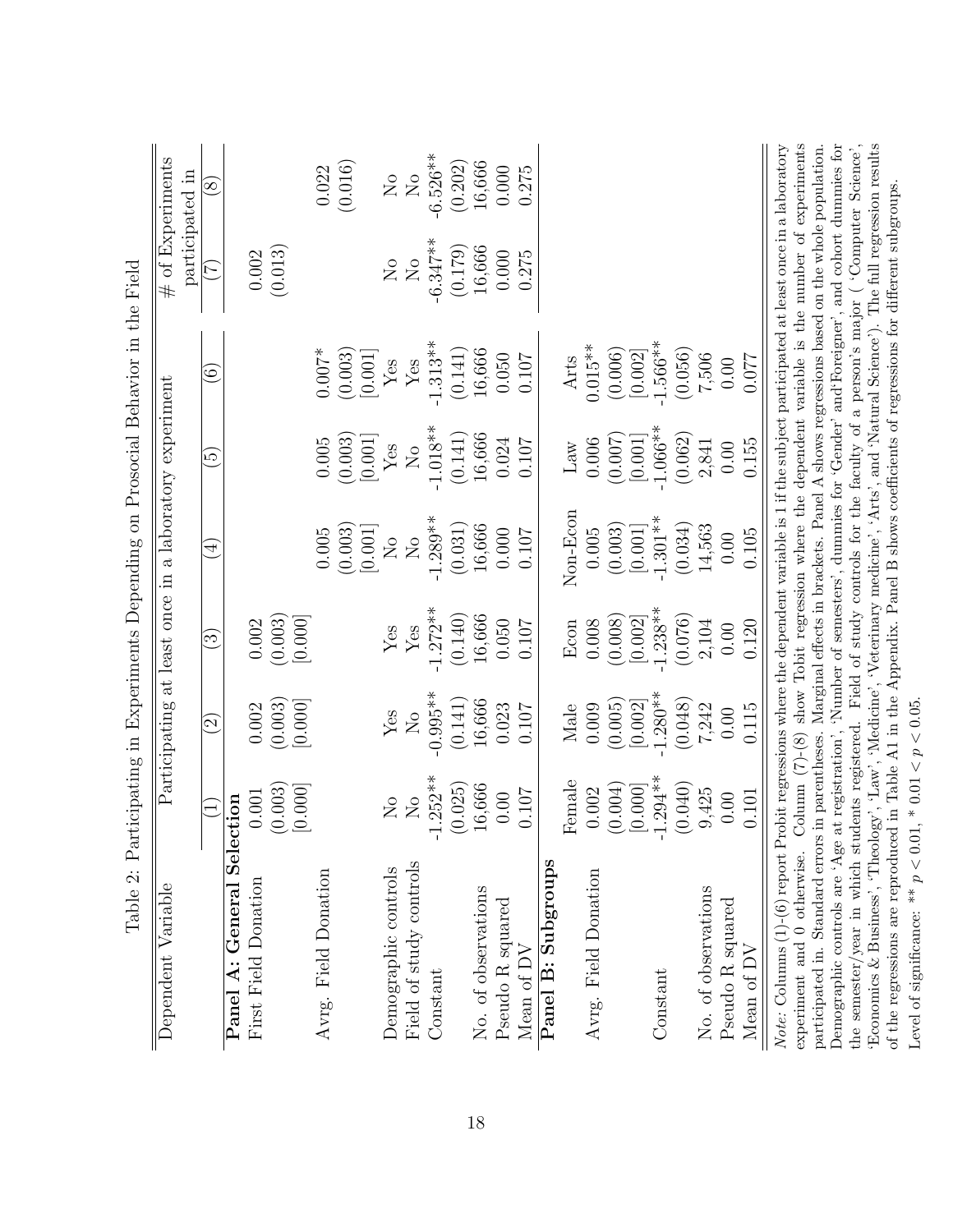| Dependent variable         |                   | FM Transfer       |                  | FM Belief        | <b>SM</b> Back Transfer |           |
|----------------------------|-------------------|-------------------|------------------|------------------|-------------------------|-----------|
|                            | $\left( 1\right)$ | $\left( 2\right)$ | $\left(3\right)$ | $\left(4\right)$ | (5)                     | (6)       |
|                            |                   |                   |                  |                  |                         |           |
| Student                    | 0.299             | $-1.486$          | 0.821            | 0.588            | $-2.297**$              | $-0.118$  |
|                            | (0.611)           | (0.797)           | (0.977)          | (1.467)          | (0.483)                 | (0.904)   |
| FM transfer                |                   |                   | $1.502**$        | $1.445**$        | $1.597**$               | $1.623**$ |
|                            |                   |                   | (0.053)          | (0.062)          | (0.036)                 | (0.039)   |
| Student x FM transfer      |                   |                   | $-0.019$         | 0.026            | $-0.056$                | $-0.062$  |
|                            |                   |                   | (0.108)          | (0.115)          | (0.067)                 | (0.070)   |
| Socio-demographic controls | $\rm No$          | Yes               | N <sub>o</sub>   | Yes              | $\rm No$                | Yes       |
| Constant                   | $13.17**$         | $5.862*$          | $-2.675**$       | $-0.931$         | $2.907**$               | $-6.602$  |
|                            | (0.287)           | (2.589)           | (0.452)          | (3.302)          | (0.285)                 | (3.779)   |
| No. of observations        | 652               | 583               | 652              | 583              | 7,076                   | 6,144     |
| R squared                  | 0.000             | 0.178             | 0.586            | 0.593            | 0.488                   | 0.527     |

Table 3: First Mover (FM) and Second Mover (SM) Behavior in Field Trust Game

Note: The table investigates differences in first and second mover behavior in the trust experiment of study 2. Columns (1) and (2) report OLS-estimations with average first mover transfers as the dependent variable (robust standard errors in parantheses). Columns (3) and (4) report OLS-estimations with average expected back transfers of first movers as dependent variable (robust standard errors in parantheses). Column (5) and (6) report OLS-estimations with second mover repayments as the dependent variable (robust standard errors clustered on individual in parantheses). As repayment decisions are elicited with the contingent response method, we have eleven observations per second mover (one for each possible first mover transfer). "Student" is an indicator variable which is one if the individual has been recruited from the student subject pool and zero otherwise. "FM transfer" is the first mover transfer. "Student x FM transfer" is the interaction effect of the two. Socio-economic controls include gender, age (and age squared), being an only child, being foreigner, being married, having obtained the general qualification for entrance to university or technical college, and dummies for political right- and left-wingers. Full estimation results can be found in Table A5 in the Appendix.

Level of significance: \*\*  $p < 0.01$ , \*  $0.01 < p < 0.05$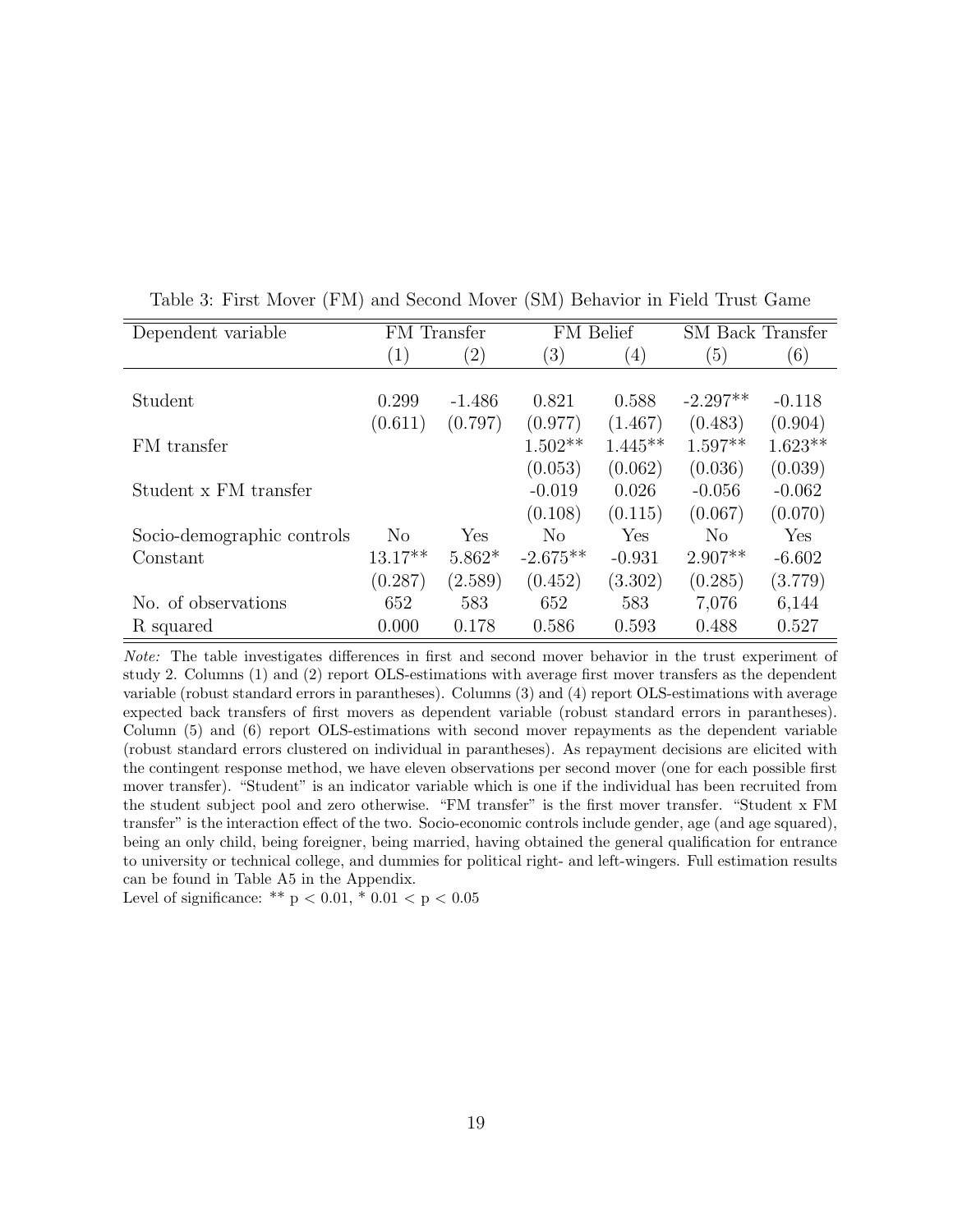## Web Appendix

## A Procedural Details of Trust Game (Study 2)

#### A.1 Recruitment

To recruit the students the university administration provided us with a random sample of 1000 addresses of undergraduate students of the University of Zurich, i.e., the same subject pool that the experimental economics laboratory of the University of Zurich typically uses to conduct experiments. For the recruitment of the participants from the general population the Statistical Office of the City of Zurich provided us with a sample of 4000 addresses of citizens. The procedure with which the sample was drawn ensures that it is representative for the city population with respect to gender, age and foreigner status.

#### A.2 Procedure

For logistical reasons the experiment was conducted via mail correspondence. All potential participants received a mailing including a cover letter, detailed instructions, a decision sheet and a questionnaire. The cover letter informed subjects about the possibility to take part in a paid experiment, conducted by the University of Zurich.<sup>1</sup> Subjects returned the completed decision sheets and questionnaires to the experimenters, using a pre-stamped envelope. The instructions explained the rules and procedures of the experiment in detail. There was no difference in the instructions for students and non-students. Both groups of participants were told that they were randomly matched with another anonymous person who lives in Zurich. The subjects had to complete the questionnaire and the decision sheet. First movers made their transfer decision<sup>2</sup> and second movers filled out a contingent response table for the back transfers. We also made clear to subjects that the study was run in accordance with the data protection legislation of the city of Zurich. In particular, we stated that all data will be used only for scientific purposes and not given to any third parties. Moreover, we guaranteed that data would be stored in anonymous form and that any information specific to persons would be destroyed immediately after the data collection was completed.

The questionnaire contained items on sociodemographic characteristics and individual attributes like gender, age, marital status, profession, nationality and number of siblings.

<sup>&</sup>lt;sup>1</sup>In order to enhance the credibility that we would actually pay subjects we added the remark that the Legal Service of the University guarantees that the study is run exactly according to the rules stated in the instructions.

<sup>2</sup>First movers could condition their transfer decision on the 12 residential district of their second mover. Whether and how non-student first movers discriminate between people who live in different districts of Zurich is investigated in detail in Falk and Zehnder (2010). In this paper we consciously abstract from this feature of our experiment. In the following all calculations are based on the average transfer of a first mover across all possible residential districts of second movers.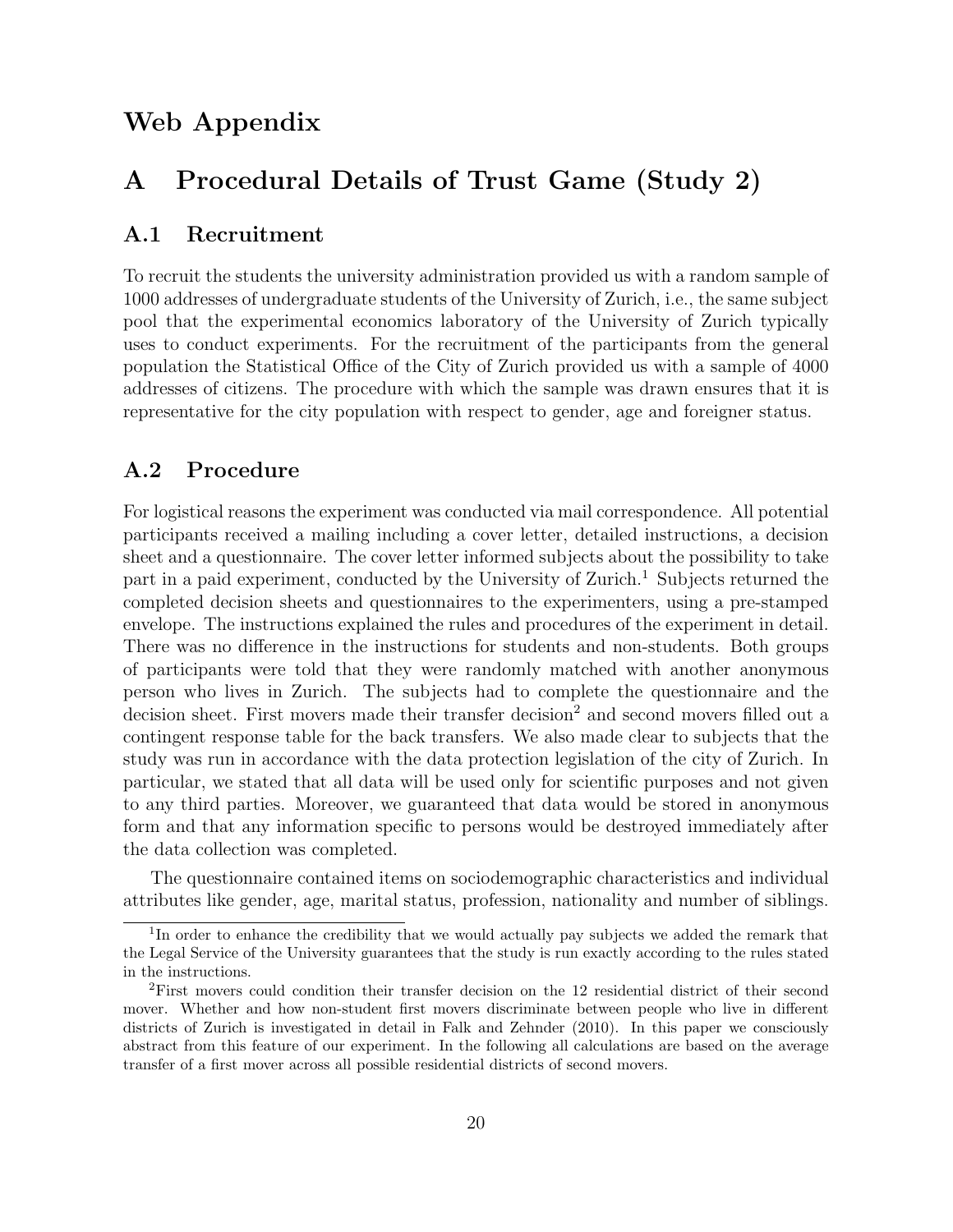Table A4 provides descriptive statistics for these variables for students and non-students. Not surprisingly, the table reveals that students and non-students differ significantly in many dimensions. Non-students are on average older, are more likely to be married, have a lower education, and are more likely to be right-wingers. In addition, the table indicates that the fraction of female participants is higher in the student sample than in the non-student sample.

Table A4 also reveals that the response rate of students was somewhat higher than the response rate of the more general subject pool. Roughly 300 of the 1000 contacted students took part in the study (30 percent), while about 1000 of the 4000 contacted citizens of the City participated (25 percent). For each subject pool separately, we randomly formed pairs among all participants who had sent back the completed decisions sheets.<sup>3</sup> Using the transfer decision of the first mover we then checked the corresponding back transfer of the second mover and calculated the profits of the first mover and the second mover. In a second mailing all participants were informed about the outcome of the experiment, i.e., the investment and back transfer decisions and the resulting payoffs for both players. The second mailing also contained the cash payments in a sealed envelope.

#### A.3 Instructions for Participants

In the following we provide an English translation of our originally German instructions for study 2. To illustrate how we implemented the strategy method we provide the full set of second mover instructions here. First mover instructions were very similar and can be obtained from the authors on request. The original German instructions are also available on request.

We used the exact same instruction for participants recruited from the student pool and participants recruited from the representative sample of the city population.

<sup>3</sup>There were a few more first movers (652) than second movers (644) (this difference in the participation rate is not significantly different,  $p = 0.796$ , probit estimation). Accordingly, some second movers were matched twice. The payoff of these players was determined by the decisions associated with the first match.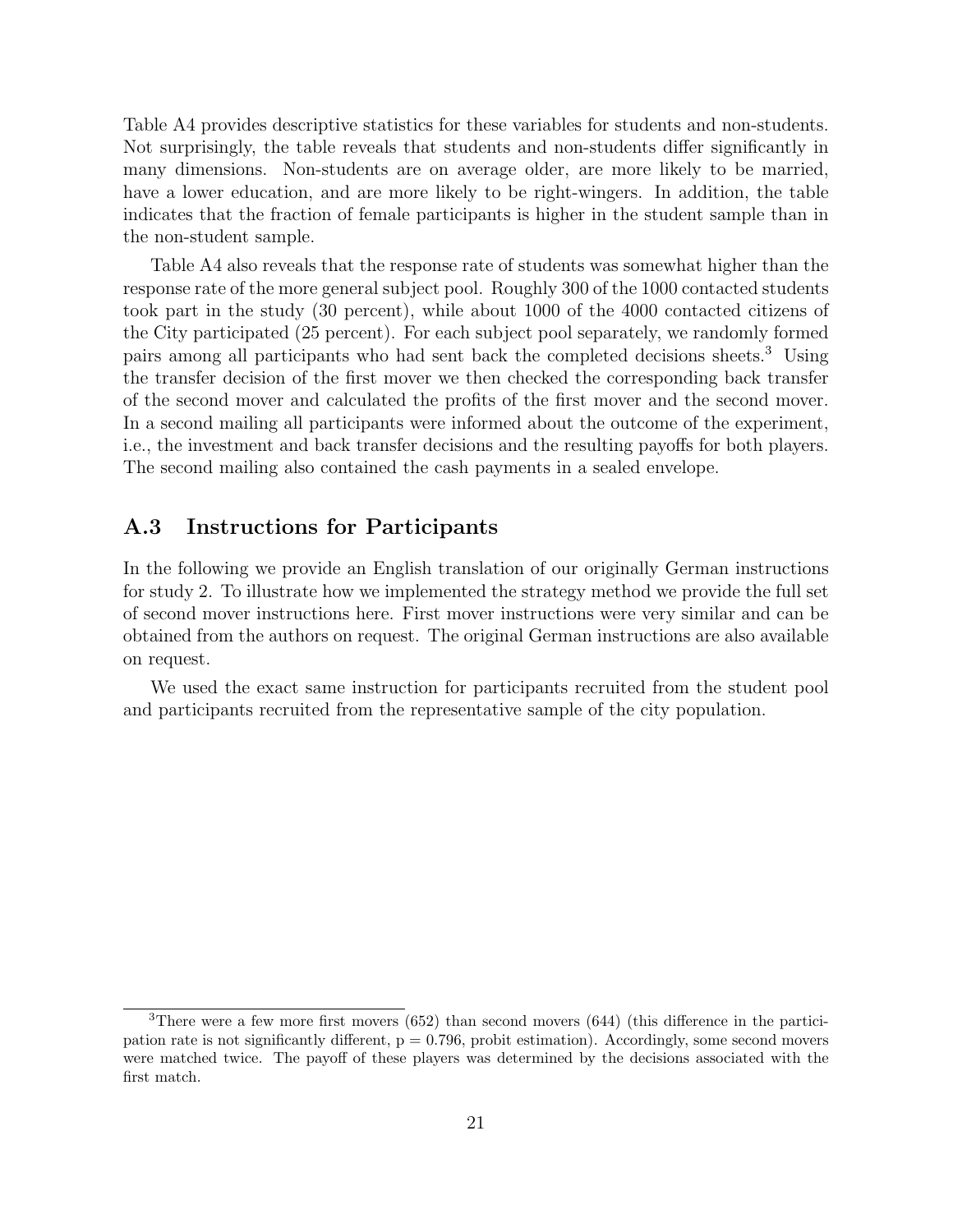Page 1: Dear "Participant's Name",

The University of Zurich has randomly chosen you - together with more than one thousand other subjects - from all the inhabitants of the city of Zurich for participation in a scientific study. Participation in the study is voluntary.

With your participation in the study you have the possibility of earning money with a small investment of time.

The study consists of two parts:

- 1. A decision part (yellow sheet of paper).
- 2. A questionnaire (pink sheet of paper).

What you have to do:

- 1. Please read the description of the decision section on pages 2 and 3.
- 2. Please complete the decision sheet (yellow sheet of paper, page 4).
- 3. Please complete the questionnaire (pink sheet of paper, pages 5 and 6).
- 4. Finally, please enclose the yellow decision sheet and the pink questionnaire in the reply envelope, which is already stamped, and return it by "Deadline".

We will send you the monetary amount which you earned in the decision part in cash and by mail when we receive your reply envelope (with the decision sheet and the questionnaire) on time.

We guarantee the following, in conjunction with the data protection officer of the city of Zurich: all data will only be used for scientific purposes and will not be given to third parties under any circumstances. Your anonymity is completely assured. All data will be stored in anonymous form; information specific to persons will be definitely destroyed by "Date", at the latest. The results of this study will be published in an aggregate and anonymous form. All documentation on this study has also been presented to the legal department of the University of Zurich for examination; the latter has deemed it to be legally correct.

Should you have questions on the study (for example in completing the decision sheet), we will be pleased to provide assistance at telephone number "Phone Number" from Monday, "Date", to Wednesday, "Date" from 6.00 to 8.00 p.m. Or simply write us an email ("e-mail address"). Please do not hesitate to contact us!

Thank you for participating!

Sincerely, Institute for Empirical Research in Economics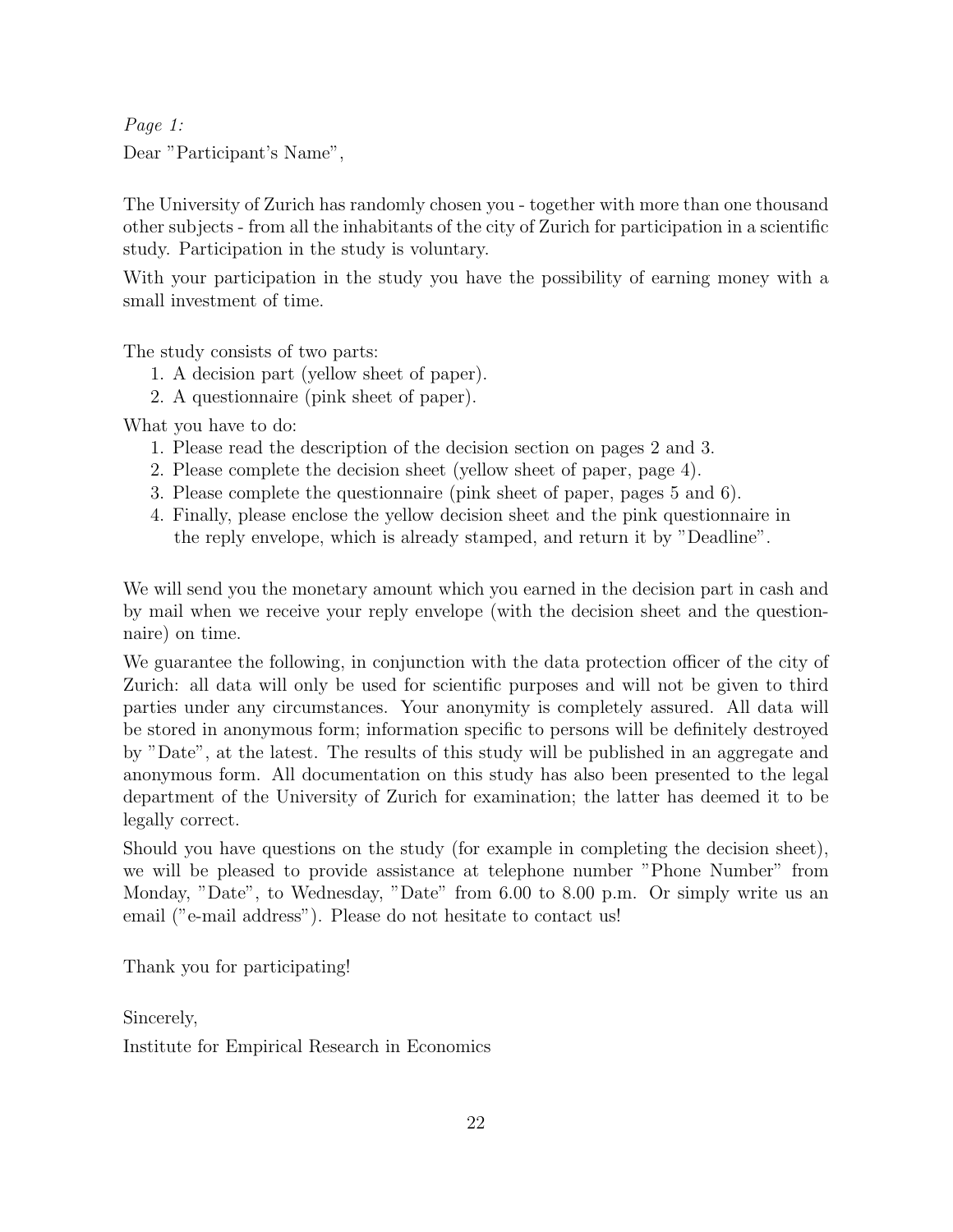#### Page 2:

#### Decision section: this is how it's done!

Two persons who do not know each other make a decision each on the usage of money and attain a result together.

A total of more than one thousand residents of Zurich are participating in this study. You are together with another randomly chosen person in a group of two. Exact procedure:

| Start: Each participant receives an ac-<br>count with 20 Swiss francs.<br>Thus, both you and the other person have 20<br>francs each on your accounts.                                                                                                                                                                                                                                                                                                                                              | Other person's<br>account:<br>20 Francs          | Your account:<br>20 Francs                       |
|-----------------------------------------------------------------------------------------------------------------------------------------------------------------------------------------------------------------------------------------------------------------------------------------------------------------------------------------------------------------------------------------------------------------------------------------------------------------------------------------------------|--------------------------------------------------|--------------------------------------------------|
| 1st step: the other person's transfer<br>The other person can transfer money to you (in<br>2 france steps). He or she may transfer 0 francs,<br>2 francs, 4 francs, 6 francs, etc. up to 20 francs.<br>The organizer of the study will triple each<br>franc the other person transfers and credit this<br>amount to your account.<br>The other person's account now has 20 francs<br>less the transfer to you. The balance of your<br>account is 20 francs plus three times the transfer<br>to you. | $20$ francs $-$<br>transfer                      | 20 francs $+3x$<br>transfer                      |
| 2nd step: your back transfer<br>Then you now have the opportunity of trans-<br>ferring money back. You can transfer any franc<br>amount back, i.e. $0, 1, 2, 3$ , etc. up to 80 francs.                                                                                                                                                                                                                                                                                                             | $20$ francs $-$<br>$transfer + back$<br>transfer | 20 francs $+3x$<br>$transfer - back$<br>transfer |

End: The final balances have been attained. The other person's account now has 20 francs less the transfer to you plus your back transfer. Your account now has 20 francs plus three times the transfer to you less your back transfer.

The accounts will now be dissolved, and we will pay the final balance of your account to you. We will send you the money by mail.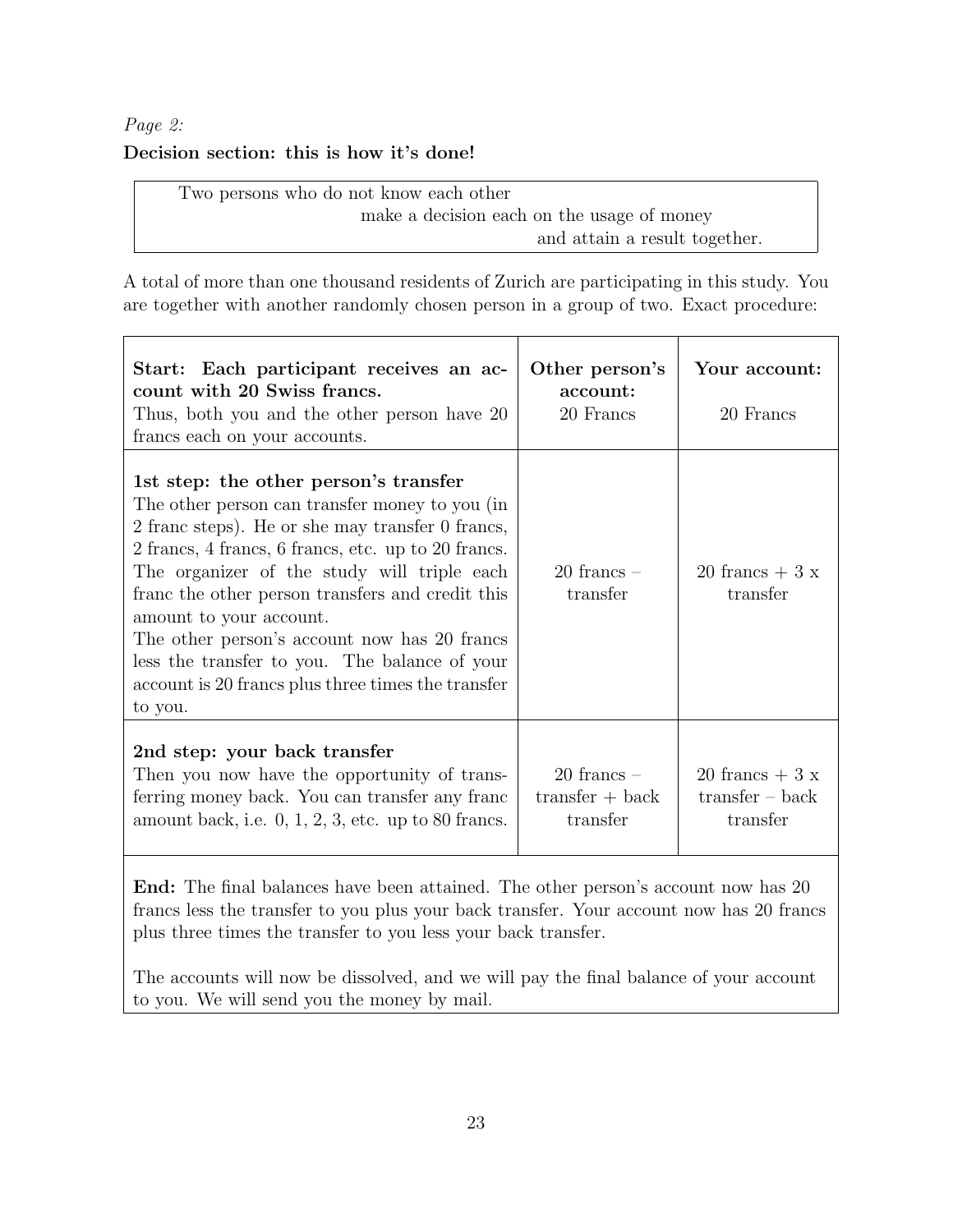Page 3:

#### Examples:

Here you will find some examples for calculating the balances of the accounts.

Example 1

- The other person decides to transfer 2 francs to you and to retain 18 francs for him/herself.
- You receive 3 times 2 francs (= 6 francs) in addition to the 20 francs. This amounts to a total of 26 francs. You decide to transfer 1 franc back.
- The other person receives 19 francs and you receive 25 francs from us per post.

#### Example 2

- The other person decides to transfer 18 francs to you and to retain 2 francs for him/herself.
- You receive 3 times 18 francs ( $=$  54 francs) in addition to the 20 francs. This amounts to a total of 74 francs. You decide to transfer 30 francs back.
- The other person receives 32 francs and you receive 44 francs from us per post.

#### Example 3

- The other person decides to transfer 10 francs to you and to retain 10 francs for him/herself.
- You receive 3 times 10 francs ( $=$  30 francs) in addition to the 20 francs. This amounts to a total of 50 francs. You decide to transfer 21 francs back.
- The other person receives 31 francs and you receive 29 francs from us per post.

#### Why does your decision have something to do with trust?

The more money the other person transfers to you, the greater is his or her trust in you. This is because he or she is subject to the risk that you might transfer nothing or only a small amount back to him or her.

#### Why should the other person transfer anything at all to you?

The more the other person transfers, the more you and the other person will earn together. If the other person transfers nothing, for example, both of you will have exactly 20 francs, meaning that the aggregate earnings are 40 francs. If, however, the other person transfers 10 francs, the aggregate earnings increase to 60 francs, as the francs the person transfers are tripled. Your trustworthiness determines whether it is worth the other person's while to transfer a large sum to you.

Please note that you must make your decision on the back transfer before you know which transfer the other person actually made. Therefore, you must make your decision on the back transfer for each of the other person's possible transfers. You must thus make 11 decisions on the back transfer, one for each of the other person's possible transfers. Assuming the other person transfers nothing, your decision on the row "0 francs" will then apply. If the other person transfers 8 francs, your decision at "8 francs" will then apply.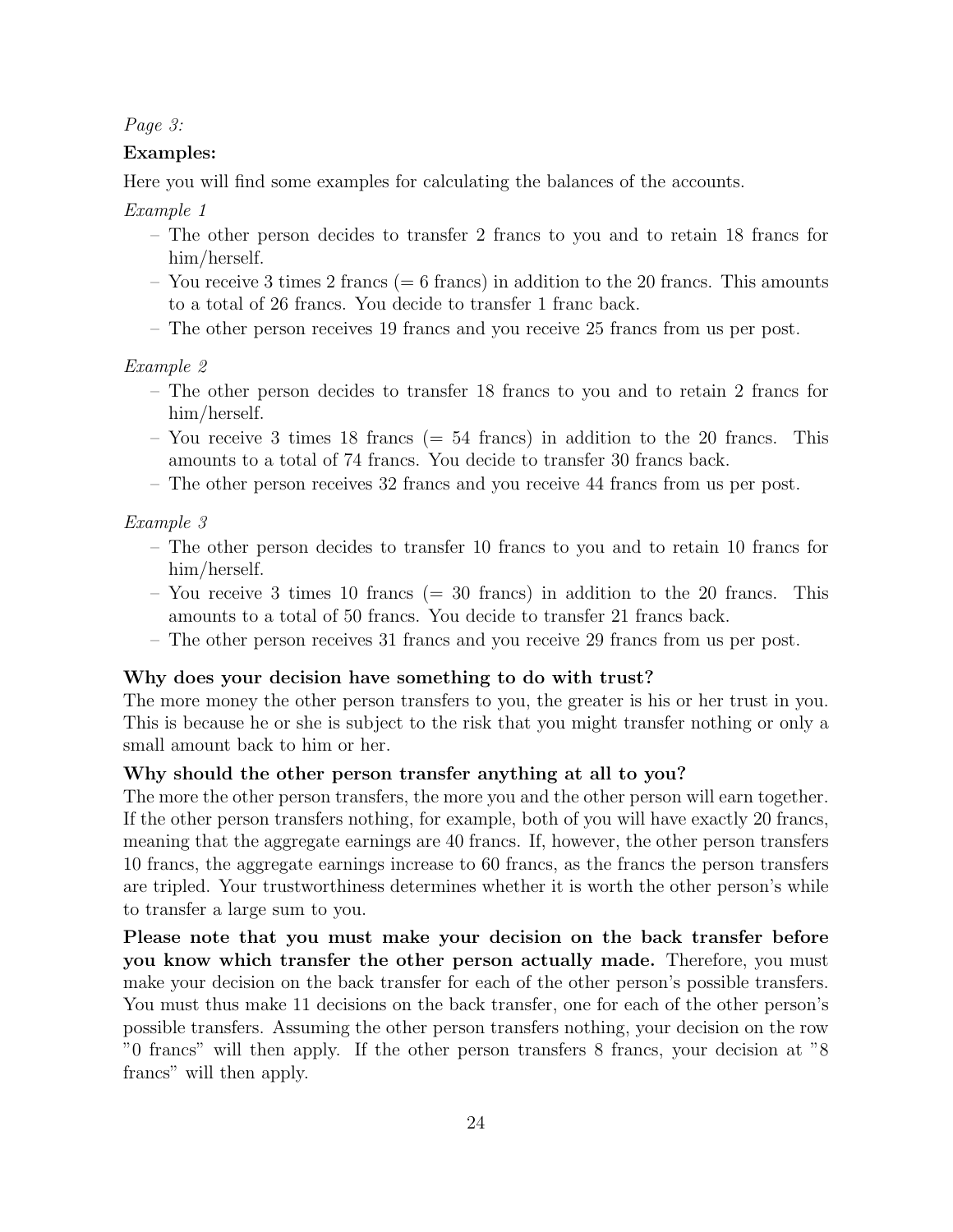#### Page 4:

#### Decision Sheet Participant no. "IDNumber"

You can make your back transfer decisions on this sheet (see below). You see three columns; the first shows all possible transfers that the other person can choose. The resulting account balances appear in the next column; these are the account balances before your back transfer. Finally, you will see the column entitled, "What amount do you transfer back to the other person?" Enter your back transfer here.

As you do not yet know how much the other person transfers, you must declare the amount you transfer back for each of the other person's possible transfers. For example, you enter the amount that you transfer back if the other person transfers 0 francs in row 1. The second row is where you indicate your back transfer if the other person transfers 2 francs, etc. Please enter the back transfer for each of the other person's possible transfers. You can transfer any integer franc amount back, i.e. 0, 1, 2, 3, etc., up to 80 francs.

If the other person transfers 4 francs to you, your decision in the row "4 francs" on the decision sheet applies. Your decision at "10 francs" applies if the other person transfers 10 francs, etc.

| Assuming the<br>other persons<br>transfers the<br>following to you | your back transfer?                   | What is the account balance before | What amount do<br>you transfer back<br>to the other<br>person? |
|--------------------------------------------------------------------|---------------------------------------|------------------------------------|----------------------------------------------------------------|
|                                                                    | The other person's<br>account balance | Your account<br>balance            |                                                                |
| 0 francs                                                           | 20 francs                             | 20 francs                          |                                                                |
| 2 francs                                                           | 18 francs                             | 26 francs                          |                                                                |
| 4 francs                                                           | 16 francs                             | 32 francs                          |                                                                |
| 6 francs                                                           | 14 francs                             | 38 francs                          |                                                                |
| 8 francs                                                           | 12 francs                             | 44 francs                          |                                                                |
| 10 francs                                                          | 10 francs                             | 50 francs                          |                                                                |
| 12 francs                                                          | 8 francs                              | 56 francs                          |                                                                |
| 14 francs                                                          | 6 francs                              | 62 francs                          |                                                                |
| 16 francs                                                          | 4 francs                              | 68 francs                          |                                                                |
| 18 francs                                                          | 2 francs                              | 74 francs                          |                                                                |
| 20 francs                                                          | $0$ francs                            | 80 francs                          |                                                                |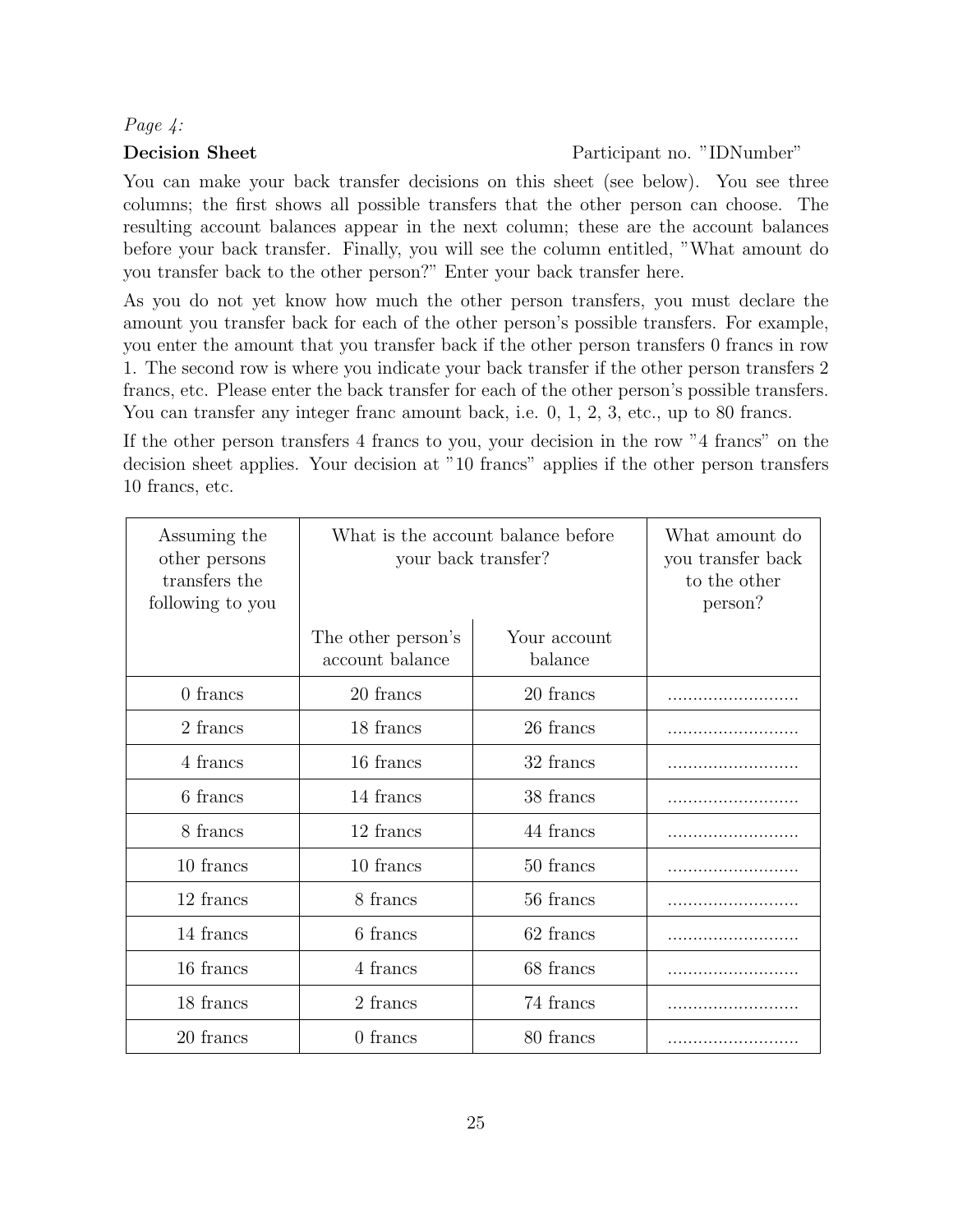### Page 5:

#### Questionnaire Participant no. "IDNumber"

Please fill out this questionnaire seriously and completely for participation in the study. The information is of major scientific value to us. While participation in the study is voluntary, you can only participate in the study if you are willing to answer all of the following questions.

| 1. Gender                                                                                                                                             | $\Box$ Male          | $\Box$ Female                                                    |                    |  |  |  |  |
|-------------------------------------------------------------------------------------------------------------------------------------------------------|----------------------|------------------------------------------------------------------|--------------------|--|--|--|--|
|                                                                                                                                                       |                      |                                                                  |                    |  |  |  |  |
| 3. Marital status                                                                                                                                     | $\square$ Single     | $\Box$ Married                                                   | $\square$ Divorced |  |  |  |  |
|                                                                                                                                                       |                      |                                                                  |                    |  |  |  |  |
|                                                                                                                                                       |                      |                                                                  |                    |  |  |  |  |
|                                                                                                                                                       |                      |                                                                  |                    |  |  |  |  |
| 7. How many clubs are you a member of (e.g. sports club, singing club, political party, )?                                                            |                      |                                                                  |                    |  |  |  |  |
|                                                                                                                                                       |                      |                                                                  |                    |  |  |  |  |
| 8. In general terms: How happy are you with your life?<br>$\Box$ very happy<br>$\Box$ unhappy<br>$\Box$ very unhappy<br>$\Box$ happy                  |                      |                                                                  |                    |  |  |  |  |
| 9. How strongly associated do you feel with your city district?<br>$\Box$ not at all                                                                  |                      | $\Box$ rather weakly $\Box$ rather strongly $\Box$ very strongly |                    |  |  |  |  |
| 10. For how many years have you been living in your current city district?:  years                                                                    |                      |                                                                  |                    |  |  |  |  |
| 11. How strongly associated do you feel with the city of Zurich?<br>$\Box$ not at all                                                                 | $\Box$ rather weakly | $\Box$ rather strongly $\Box$ very strongly                      |                    |  |  |  |  |
| 12. For how many years have you been living in the city of Zurich?:  years                                                                            |                      |                                                                  |                    |  |  |  |  |
| 13. Do you feel that most people<br>$\square$ would take advantage of you if they had a chance to do so, or<br>$\square$ would try to be fair to you? |                      |                                                                  |                    |  |  |  |  |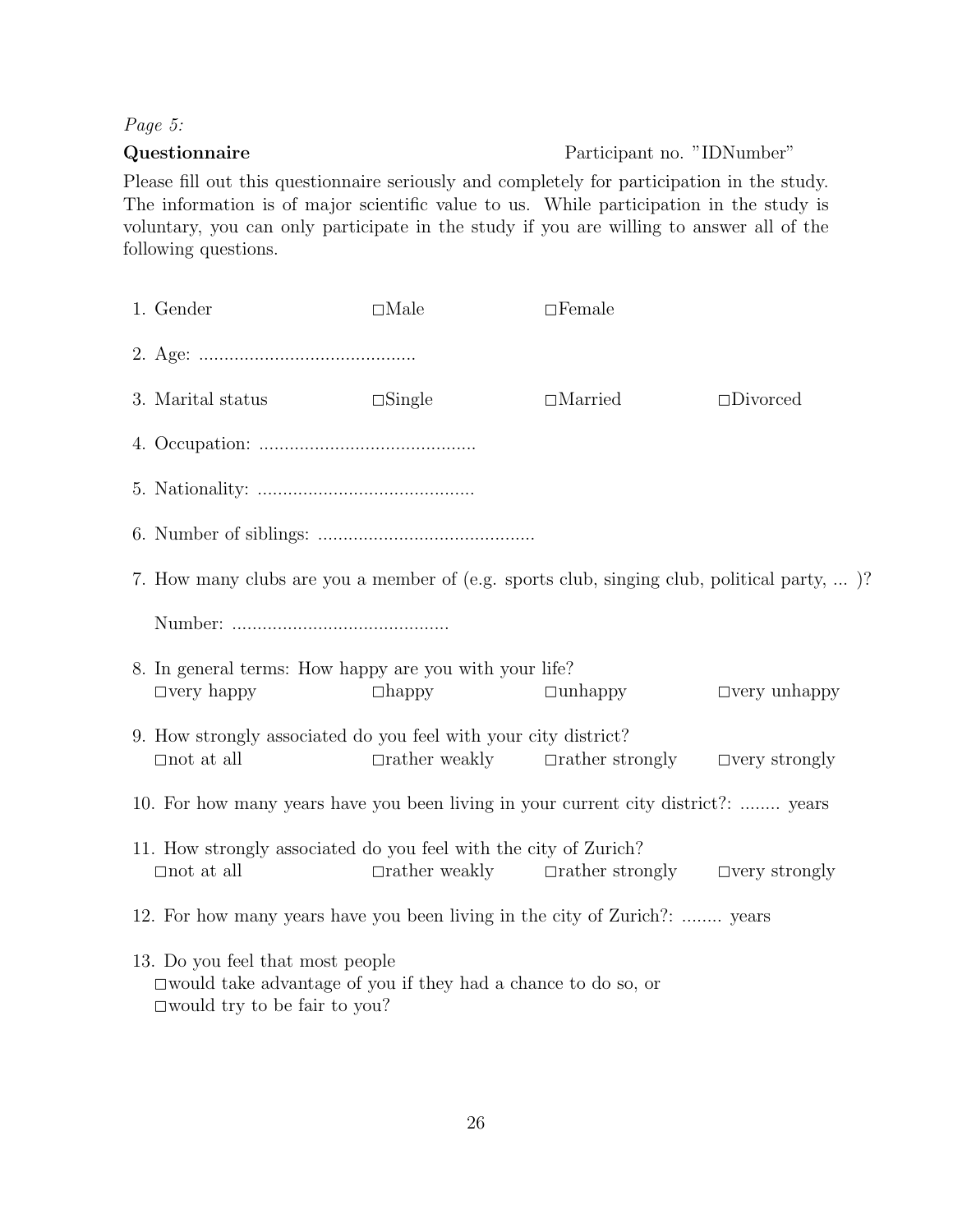- 14. Would you say that people usually  $\Box$ try to be helpful, or  $\Box$ only follow their own interests?
- 15. In general, do you believe  $\Box$ that you can trust most people, or <sup>2</sup>that you can never be careful enough when dealing with people?
- 16. Nowadays, you can no longer trust strangers.  $\Box$ I agree completely  $\Box$ I tend to agree  $\Box$ I tend to disagree  $\Box$ I disagree completely
- 17. If you needed help, do you think a stranger living in your district would help you?  $\Box$ yes  $\Box$ no
- 18. How many inhabitants of your district would you consider to be among your closest friends?

Number: ...........................................

- 19. How many private telephone calls did you make last week?: ........ (number)
- 20. How safe do you feel regarding violence and crime as a pedestrian in your district in the evening? <sup>2</sup>very safe <sup>2</sup>safe <sup>2</sup>rather unsafe <sup>2</sup>very unsafe
- 21. Where would you place yourself politically on a spectrum from left to right? <sup>2</sup>left wing <sup>2</sup>moderate left <sup>2</sup>moderate right <sup>2</sup>right wing

Thank you!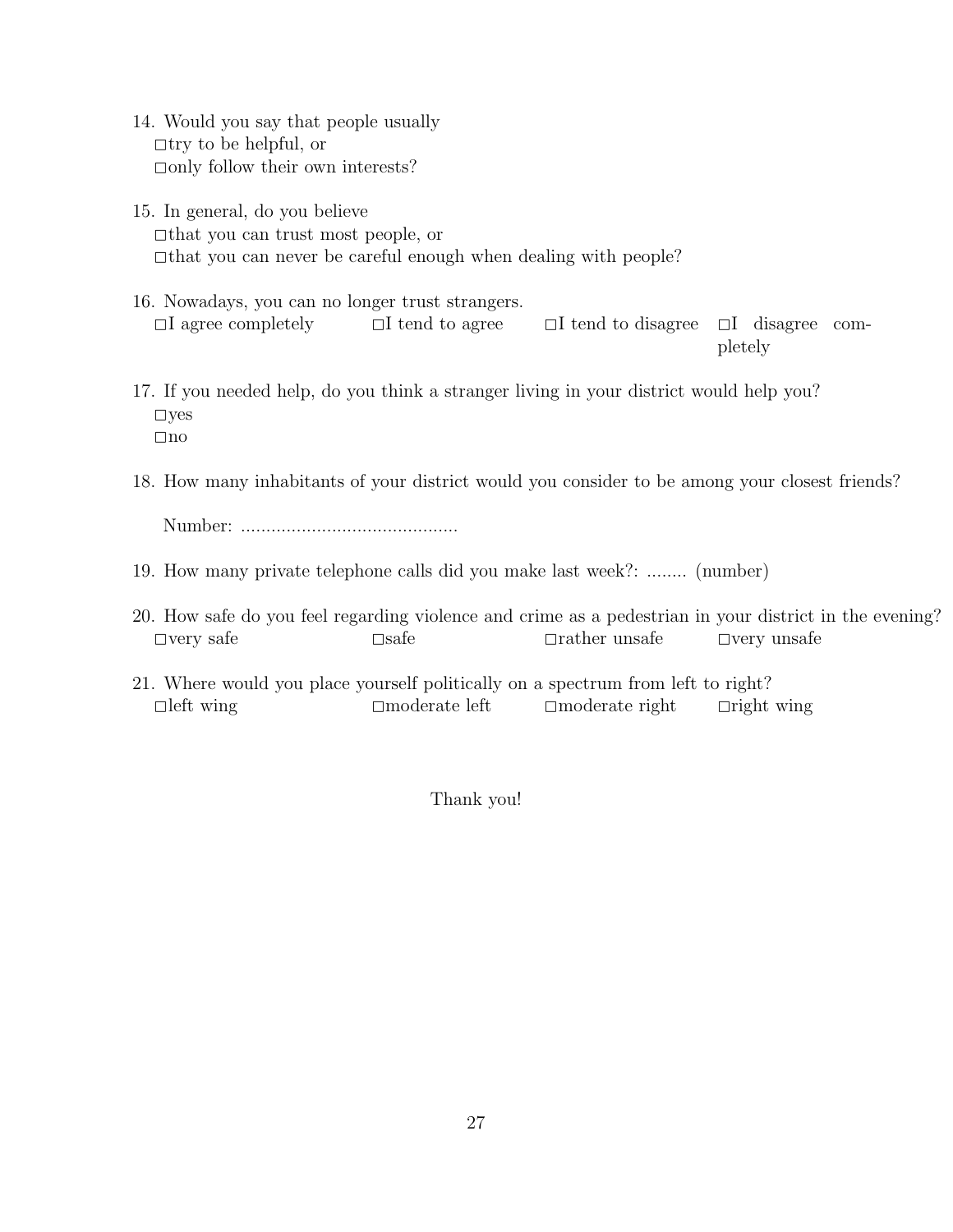## B Additional Figures & Tables



Figure A1: Donations in the Field for Non-Participants and Participants in Experiments

Note: The figure shows the distribution of individuals' average field donations in study 1. Panel A shows the distribution for individuals who never participated in an experiment. Panel B shows the distribution for individuals who participated at least once in experiments. A non-parametric Kolmogorov-Smirnov test does not reject the null hypothesis that the samples are drawn from the same distribution ( $p = 0.25$ ).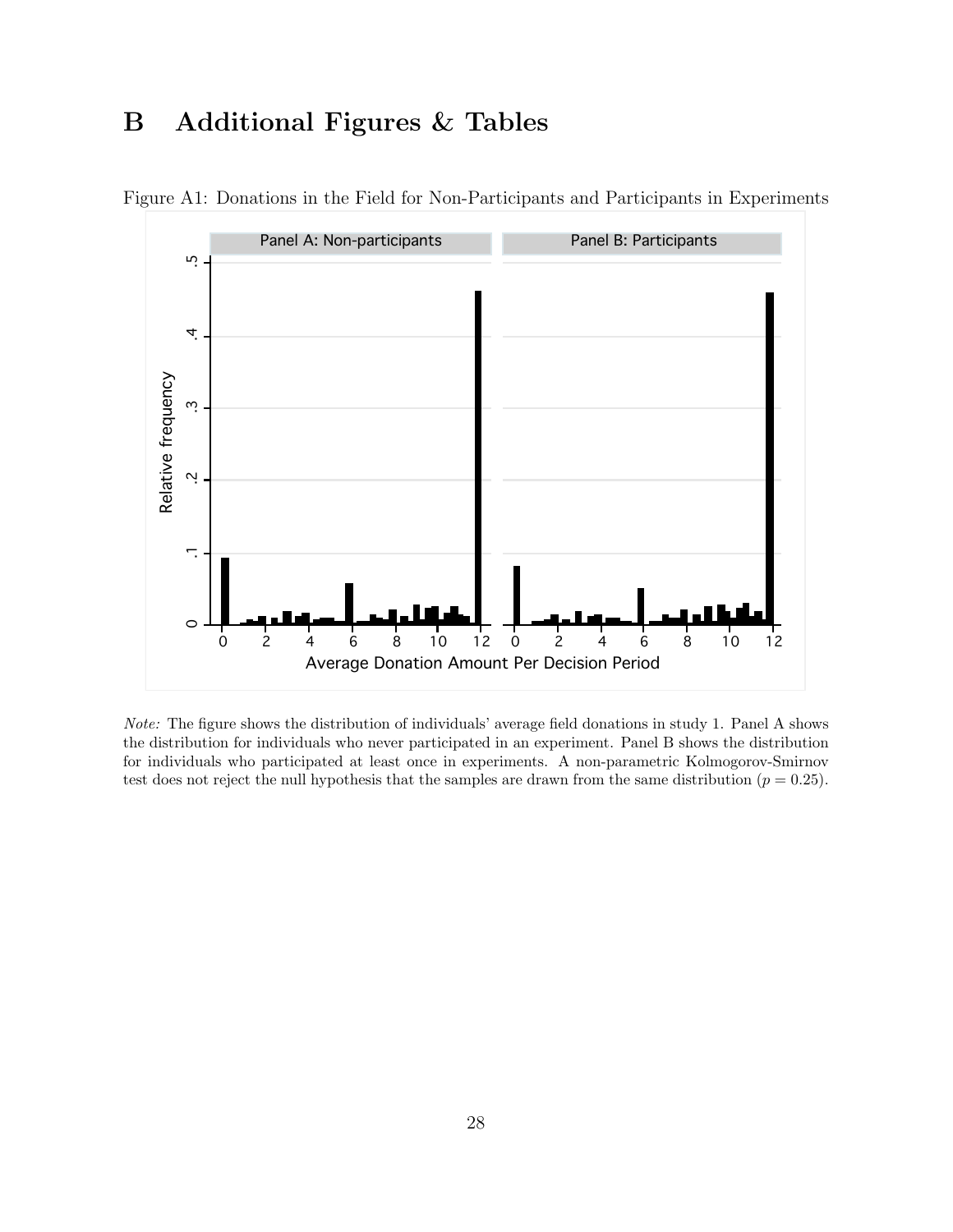| Dependent Variable     |                |            | Participating at least once in a laboratory experiment |                |            |            |
|------------------------|----------------|------------|--------------------------------------------------------|----------------|------------|------------|
|                        | (1)            | (2)        | (3)                                                    | (4)            | (5)        | (6)        |
| First Field Donation   | 0.001          | 0.002      | 0.002                                                  |                |            |            |
|                        | (0.003)        | (0.003)    | (0.003)                                                |                |            |            |
| Average Field Donation |                |            |                                                        | 0.005          | 0.005      | $0.007*$   |
|                        |                |            |                                                        | (0.003)        | (0.003)    | (0.003)    |
| No. of Semesters       |                | $0.059**$  | $0.052**$                                              |                | $0.059**$  | $0.051**$  |
|                        |                | (0.006)    | (0.006)                                                |                | (0.006)    | (0.006)    |
| Age at Registration    |                | $-0.035**$ | $-0.027**$                                             |                | $-0.035**$ | $-0.027**$ |
|                        |                | (0.005)    | (0.005)                                                |                | (0.005)    | (0.005)    |
| Gender (Women=1)       |                | $-0.065*$  | $-0.061*$                                              |                | $-0.064*$  | $-0.059*$  |
|                        |                | (0.026)    | (0.028)                                                |                | (0.026)    | (0.028)    |
| Foreigner $(=1)$       |                | $-0.087$   | $-0.063$                                               |                | $-0.085$   | $-0.060$   |
|                        |                | (0.052)    | (0.053)                                                |                | (0.052)    | (0.053)    |
| Computer Science       |                |            | 0.006                                                  |                |            | 0.011      |
|                        |                |            | (0.077)                                                |                |            | (0.077)    |
| Economics & Business   |                |            | $0.178**$                                              |                |            | $0.185**$  |
|                        |                |            | (0.043)                                                |                |            | (0.043)    |
| Theology               |                |            | $-0.218$                                               |                |            | $-0.220$   |
|                        |                |            | (0.213)                                                |                |            | (0.213)    |
| Law                    |                |            | $0.362**$                                              |                |            | $0.366**$  |
|                        |                |            | (0.036)                                                |                |            | (0.036)    |
| Medicine               |                |            | $0.589**$                                              |                |            | $0.591**$  |
|                        |                |            | (0.043)                                                |                |            | (0.043)    |
| Veterinary medicine    |                |            | 0.106                                                  |                |            | 0.113      |
|                        |                |            | (0.083)                                                |                |            | (0.083)    |
| Natural Science        |                |            | $-0.227**$                                             |                |            | $-0.226**$ |
|                        |                |            | (0.057)                                                |                |            | (0.057)    |
| Cohort dummies         | N <sub>o</sub> | Yes        | Yes                                                    | N <sub>o</sub> | Yes        | Yes        |
| Constant               | $-1.252**$     | $-0.995**$ | $-1.272**$                                             | $-1.289**$     | $-1.018**$ | $-1.313**$ |
|                        | (0.025)        | (0.141)    | (0.140)                                                | (0.031)        | (0.141)    | (0.141)    |
| No. of observations    | 16,666         | 16,666     | 16,666                                                 | 16,666         | 16,666     | 16,666     |
| Pseudo R squared       | 0.00           | 0.023      | 0.050                                                  | 0.000          | 0.024      | 0.050      |

Table A1: Participating in Experiments Depending on Prosocial Behavior in the Field

Note: The table investigates whether the field donation predicts whether an individual participates in laboratory experiments. The dependent variable is unity if the subject participated at least once in a laboratory experiment and zero otherwise. All columns report Probit regressions. Standard errors in parentheses. Marginal effects in brackets. Panel A shows regressions based on the whole population. "First field donation" is the amount donated in the individual's very first decision. "Average field donation" is the average amount that the individual donated in all his decisions. Demographic controls are 'Age at registration', 'Number of semesters', dummies for 'Gender' and 'Foreigner', and cohort dummies for the semester/year in which students registered. Field of study controls for the faculty of a person's major.

Level of significance: \*\*  $p < 0.01$ , \*  $0.01 < p < 0.05$ .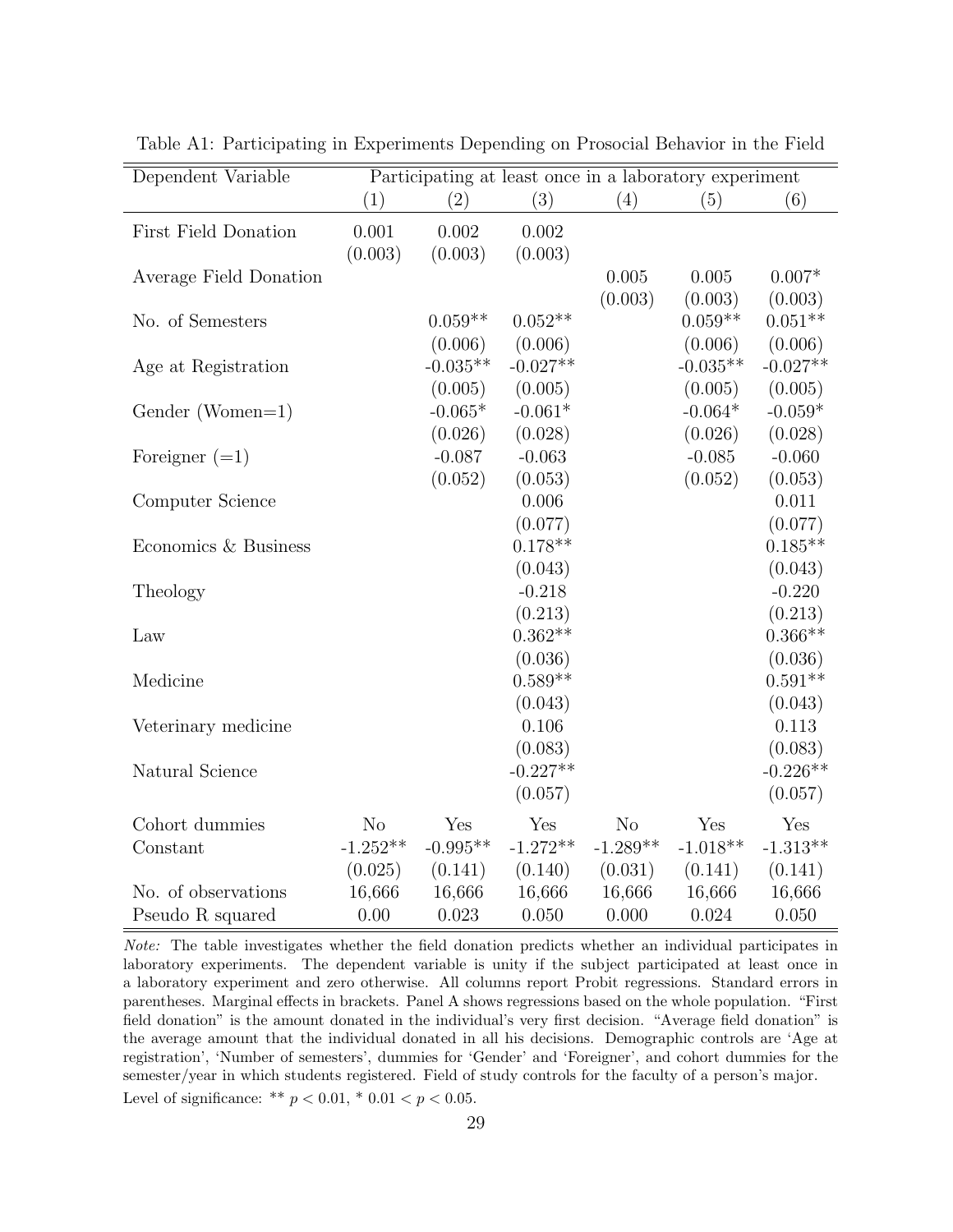| Dependent Variable            |                   |            |            | Participating at least once in a laboratory experiment |            |            |
|-------------------------------|-------------------|------------|------------|--------------------------------------------------------|------------|------------|
|                               | $\left( 1\right)$ | (2)        | (3)        | (4)                                                    | (5)        | (6)        |
| Panel A: General Selection    |                   |            |            |                                                        |            |            |
| Contributed in First Decision | 0.008             | 0.017      | 0.016      |                                                        |            |            |
|                               | (0.030)           | (0.031)    | (0.031)    |                                                        |            |            |
|                               | [0.001]           | [0.003]    | [0.003]    |                                                        |            |            |
| Average Contribution Rate     |                   |            |            | 0.050                                                  | 0.050      | 0.071      |
|                               |                   |            |            | (0.038)                                                | (0.040)    | (0.040)    |
|                               |                   |            |            | [0.009]                                                | [0.009]    | [0.012]    |
| Demographic controls          | $\rm No$          | Yes        | Yes        | N <sub>o</sub>                                         | Yes        | Yes        |
| Field of study controls       | N <sub>o</sub>    | No         | Yes        | No                                                     | No         | Yes        |
| Constant                      | $-1.248**$        | $-0.994**$ | $-1.268**$ | $-1.281**$                                             | $-1.015**$ | $-1.307**$ |
|                               | (0.026)           | (0.141)    | (0.140)    | (0.032)                                                | (0.142)    | (0.141)    |
| No. of observations           | 16,666            | 16,666     | 16,666     | 16,666                                                 | 16,666     | 16,666     |
| Pseudo R squared              | 0.00              | 0.023      | 0.050      | 0.000                                                  | 0.024      | 0.050      |
| Panel B: Subgroups            |                   |            |            |                                                        |            |            |
|                               | Female            | Male       | Econ       | Non-Econ                                               | Law        | Arts       |
| Average Contribution Rate     | 0.026             | 0.071      | 0.073      | 0.052                                                  | 0.073      | $0.153*$   |
|                               | (0.050)           | (0.059)    | (0.099)    | (0.042)                                                | (0.080)    | (0.068)    |
|                               | [0.005]           | [0.014]    | [0.015]    | [0.009]                                                | [0.017]    | [0.022]    |
| Constant                      | $-1.297**$        | $-1.255**$ | $-1.226**$ | $-1.293**$                                             | $-1.070**$ | $-1.548**$ |
|                               | (0.042)           | (0.050)    | (0.079)    | (0.035)                                                | (0.065)    | (0.059)    |
| No. of observations           | 9,425             | 7,242      | 2,104      | 14,563                                                 | 2,841      | 7,506      |
| Pseudo R squared              | 0.00              | 0.00       | 0.00       | 0.00                                                   | 0.00       | 0.00       |

Table A2: Participating in Experiments Depending on Prosocial Behavior (Alternative Measure)

Note: The table uses an alternative binary measure to investigate whether the field donation predicts whether an individual participates in laboratory experiments. The dependent variable is unity if the subject participated at least once in a laboratory experiment and zero otherwise. All columns report Probit regressions. Standard errors in parentheses. Marginal effects in brackets. Panel A shows regression based on the whole population. "Contributed in first decision" is an indicator variable which is unity if the individual contributed to at least one of the two charitable fund in the very first decision. "Average contribution rate" is the fraction of all possible decisions in which the individual contributed to at least one of the two funds. Demographic controls are 'Age at registration', 'Number of semesters', dummies for 'Gender' and 'Foreigner', and cohort dummies for the semester/year in which students registered. Field of study controls for the faculty of a person's major ( 'Computer Science', 'Economics & Business', 'Theology', 'Law', 'Medicine', 'Veterinary medicine', 'Arts', and 'Natural Science'). Panel B shows coefficients of regressions for different subgroups.

Level of significance: \*\*  $p < 0.01$ , \*  $0.01 < p < 0.05$ .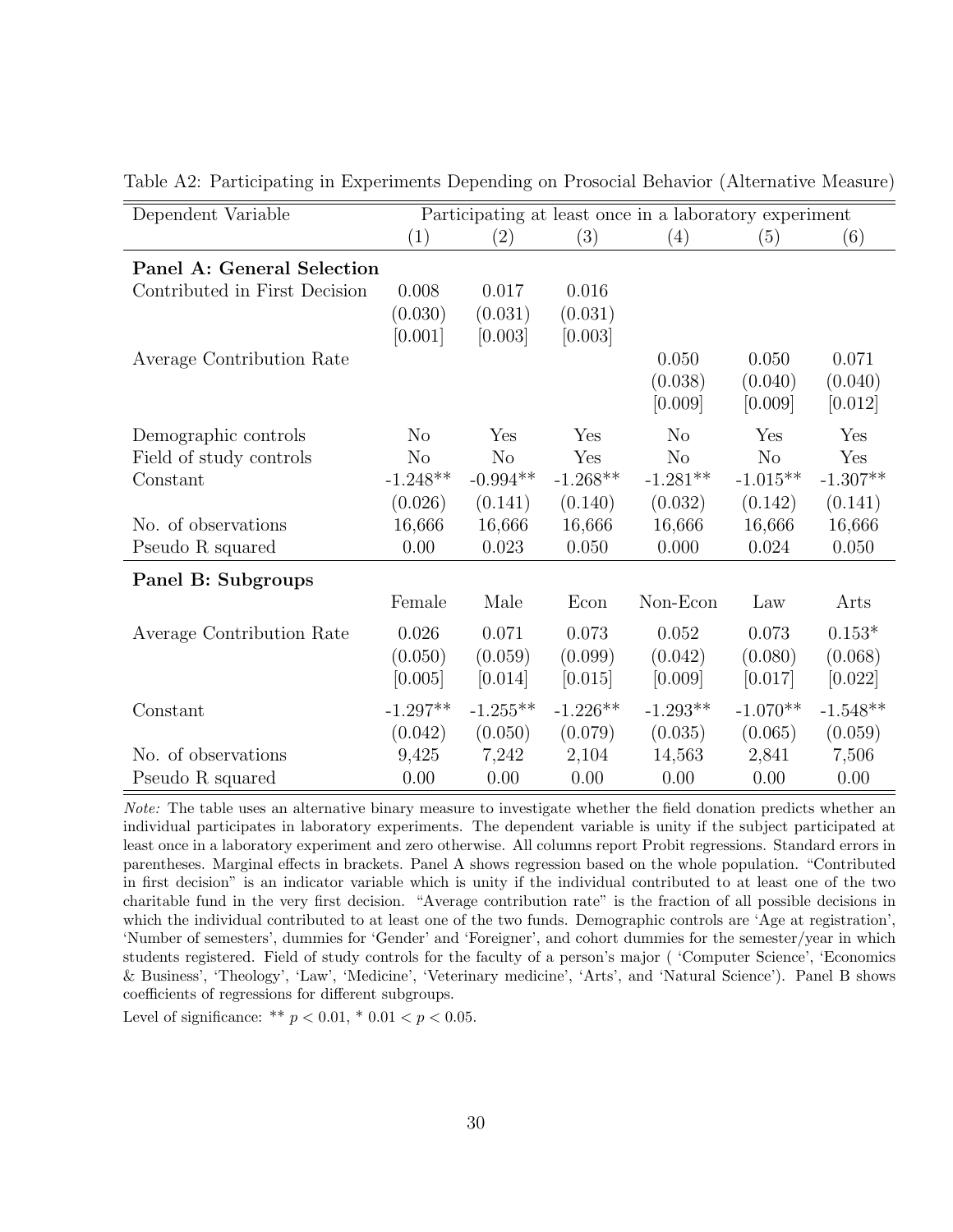| Table A3: Participating in Multiple Experiments Depending on Prosocial Behavior in the Field                                                        |                                                                             |                                        |                            |                             |                            |                     |                               |                             |
|-----------------------------------------------------------------------------------------------------------------------------------------------------|-----------------------------------------------------------------------------|----------------------------------------|----------------------------|-----------------------------|----------------------------|---------------------|-------------------------------|-----------------------------|
|                                                                                                                                                     | $\widehat{\Xi}$                                                             | $\overline{\mathcal{C}}$               | $\odot$                    | $\bigoplus$                 | $\widetilde{\mathfrak{G}}$ | $\widehat{\odot}$   | $\widetilde{\Gamma}$          | $\infty$                    |
| Dependent Variable                                                                                                                                  |                                                                             | # of Experiments<br>$\rm Participated$ | Participated               | $\wedge$                    | Participated $>2$          |                     | Participated                  | S<br>$\wedge$               |
| Regression Model                                                                                                                                    |                                                                             | 10bit                                  | Probit                     |                             | Probit                     |                     | Probit                        |                             |
| Panel A: First Field Donation                                                                                                                       |                                                                             |                                        |                            |                             |                            |                     |                               |                             |
| First Field Donation                                                                                                                                | (0.013)<br>0.002                                                            | (0.012)<br>$0.005\,$                   | (0.006)<br>$-0.005$        | (0.006)<br>$-0.008$         | $-0.002$<br>(0.006)        | $-0.003$<br>(0.006) | (0.006)<br>$-0.007$           | (0.006)<br>$-0.007$         |
| Demographic controls                                                                                                                                | $\rm _{NO}$                                                                 | Yes                                    | $\overline{M}$             | $\ensuremath{\mathrm{Yes}}$ | $_{\rm N_o}$               | ${\rm Yes}$         | $\rm \stackrel{\circ}{X}$     | $\ensuremath{\mathrm{Yes}}$ |
| Field of study controls                                                                                                                             | $\overline{S}$                                                              | ${\rm Yes}$                            | $\overline{S}$             | $\rm Yes$                   | $\overline{N}$             | ${\rm Yes}$         | $\overline{N}_{\overline{O}}$ | $\rm Yes$                   |
| Constant                                                                                                                                            | $-6.347**$<br>(0.179)                                                       | $-6.184**$<br>(0.703)                  | $0.371**$<br>(0.058)       | (0.312)<br>0.580            | $-0.231**$<br>(0.057)      | $-0.206$<br>(0.323) | $-0.636**$<br>(0.061)         | $-0.795*$<br>(0.379)        |
| No. of observations                                                                                                                                 | 16,666                                                                      | 16,666                                 | 1,783                      | 1,782                       | 1,783                      | 1,782               | 1,783                         | 1,779                       |
| Pseudo R squared                                                                                                                                    | 0.000                                                                       | 0.031                                  | 0.000                      | 0.038                       | 0.000                      | 0.045               | 0.001                         | 0.060                       |
| Panel B: Average Field Donation                                                                                                                     |                                                                             |                                        |                            |                             |                            |                     |                               |                             |
| Average Field Donation                                                                                                                              | 0.022                                                                       | 0.026                                  | $-0.005$                   | $-0.010$                    | $-0.001$                   | $-0.004$            | $-0.011$                      | $-0.015$                    |
|                                                                                                                                                     | (0.016)                                                                     | (0.016)                                | (0.007)                    | (0.008)                     | (0.007)                    | (0.008)             | (0.008)                       | (0.008)                     |
| Demographic controls                                                                                                                                | $\stackrel{\circ}{\simeq}$                                                  | ${\rm Yes}$                            | $\stackrel{\circ}{\simeq}$ | $\rm Yes$                   | $\stackrel{\circ}{\simeq}$ | $\mathbf{Yes}$      | $\overline{N}$                | $\operatorname{Yes}$        |
| Field of study controls                                                                                                                             | $\rm \stackrel{\circ}{X}$                                                   | ${\rm Yes}$                            | $\overline{N}$             | ${\rm Yes}$                 | $\overline{N}$             | ${\rm Yes}$         | $_{\rm N_o}$                  | ${\rm Yes}$                 |
| Constant                                                                                                                                            | $-6.526**$                                                                  | $-6.358**$                             | $0.375**$                  | 0.614                       | $-0.240**$                 | $-0.194$            | $-0.594**$                    | $-0.723$                    |
|                                                                                                                                                     | (0.202)                                                                     | (0.707)                                | (0.073)                    | (0.316)                     | (0.072)                    | (0.326)             | (0.077)                       | (0.383)                     |
| No. of observations<br>Pseudo R squared                                                                                                             | 16,666<br>0.000                                                             | 16,666<br>$\!0.031$                    | 1,783<br>0.000             | 1,782<br>0.038              | 1,783<br>0.000             | 1,782<br>0.045      | 1,783<br>$0.001\,$            | 1,779<br>0.061              |
| <i>Note:</i> Dependent Variable: Column (1) and (2): Number of experiments participated in. Column $(3)$ - $(8)$ : Dummy variable which takes value |                                                                             |                                        |                            |                             |                            |                     |                               |                             |
| 1 if subject participated in more than 1, 2, or 3 experiments respectively and 0 otherwise (conditional on participating at least once). Standard   |                                                                             |                                        |                            |                             |                            |                     |                               |                             |
| errors in parentheses. Panel A shows regressions using the first field donation as a proxy for prosocial behavior and Panel B uses the average      |                                                                             |                                        |                            |                             |                            |                     |                               |                             |
| field behavior as a proxy. 'Demographic controls are 'Age at registration', 'Number of semesters', dummies for 'Gender' and 'Foreigner', and        |                                                                             |                                        |                            |                             |                            |                     |                               |                             |
| cohort dummies for the semester/year in which students registered. Field of study controls for the faculty of a person's major ('Computer           |                                                                             |                                        |                            |                             |                            |                     |                               |                             |
| Science', 'Economics & Business', 'Theology', 'Law', 'Medicine', 'Veterinary medicine', 'Arts', and 'Natural Science'). In certain models, cohort   |                                                                             |                                        |                            |                             |                            |                     |                               |                             |
| dummies predict the outcome perfectly                                                                                                               | and get dropped. Level of significance: ** $p < 0.01$ , * 0.01 < $p < 0.05$ |                                        |                            |                             |                            |                     |                               |                             |

dummies predict the outcome perfectly and get dropped. Level of significance: \*\*  $p < 0.01$ , \* 0.01  $\lt p \lt 0.05$ .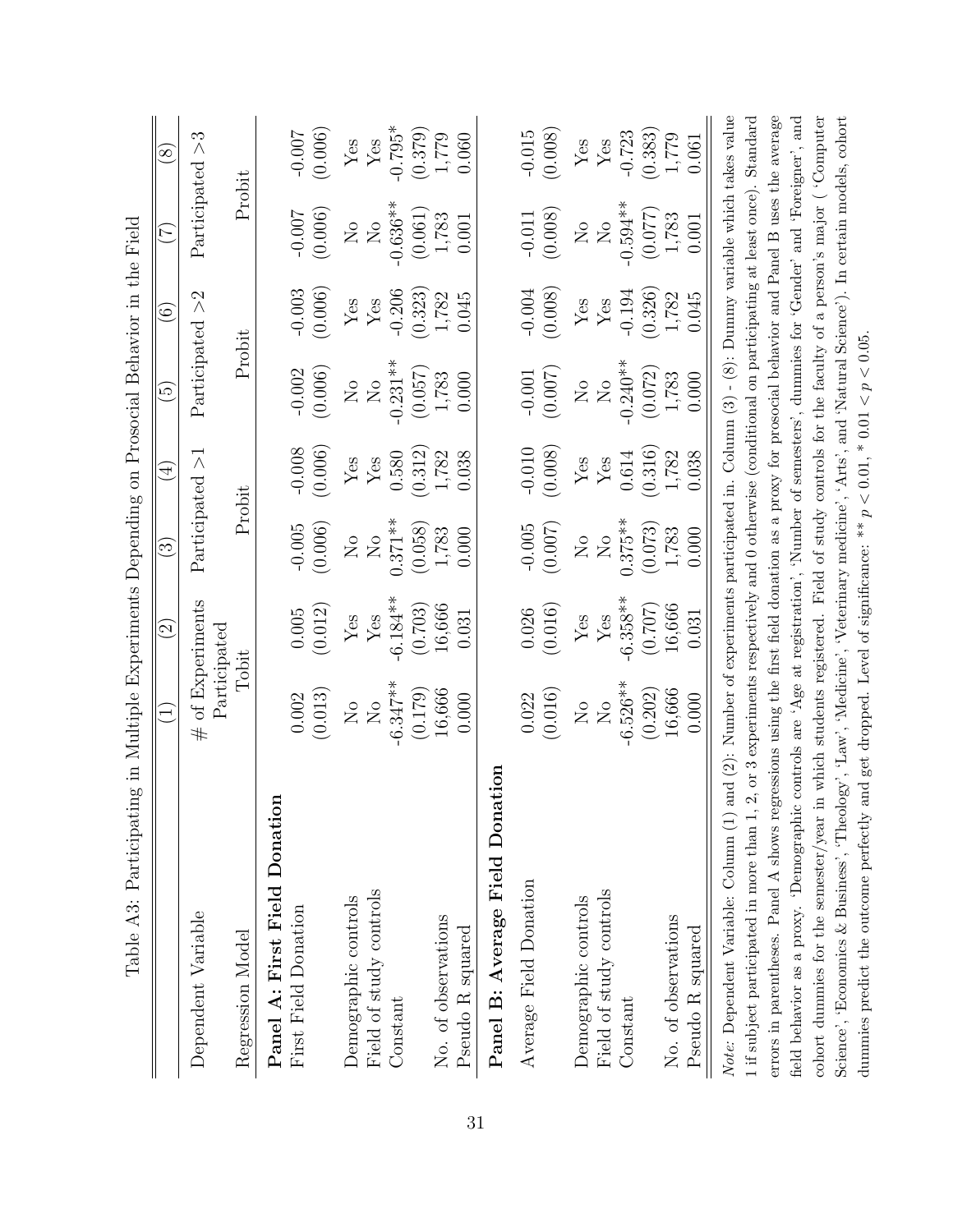|                                           |                                                                                                                                                                                                                                                                                                                                                                   | <b>Jon-Students</b>                                                                                                                                                                                                                                                                                           |          |                                                                                                               | Students  |                                                               | $t$ -test                                                                                                                                                                             |
|-------------------------------------------|-------------------------------------------------------------------------------------------------------------------------------------------------------------------------------------------------------------------------------------------------------------------------------------------------------------------------------------------------------------------|---------------------------------------------------------------------------------------------------------------------------------------------------------------------------------------------------------------------------------------------------------------------------------------------------------------|----------|---------------------------------------------------------------------------------------------------------------|-----------|---------------------------------------------------------------|---------------------------------------------------------------------------------------------------------------------------------------------------------------------------------------|
|                                           | Iean                                                                                                                                                                                                                                                                                                                                                              | Std. Dev.                                                                                                                                                                                                                                                                                                     | $#$ Obs. |                                                                                                               | std. Dev. | # Obs.                                                        |                                                                                                                                                                                       |
| $H$ emale                                 |                                                                                                                                                                                                                                                                                                                                                                   |                                                                                                                                                                                                                                                                                                               |          |                                                                                                               |           |                                                               |                                                                                                                                                                                       |
|                                           |                                                                                                                                                                                                                                                                                                                                                                   |                                                                                                                                                                                                                                                                                                               |          |                                                                                                               |           |                                                               |                                                                                                                                                                                       |
| Age<br>Only Child<br>Foreigner<br>Married | $\frac{1}{6}$<br>$\frac{1}{6}$<br>$\frac{1}{6}$<br>$\frac{1}{6}$<br>$\frac{1}{6}$<br>$\frac{1}{6}$<br>$\frac{1}{6}$<br>$\frac{1}{6}$<br>$\frac{1}{6}$<br>$\frac{1}{6}$<br>$\frac{1}{6}$<br>$\frac{1}{6}$<br>$\frac{1}{6}$<br>$\frac{1}{6}$<br>$\frac{1}{6}$<br>$\frac{1}{6}$<br>$\frac{1}{6}$<br>$\frac{1}{6}$<br>$\frac{1}{6}$<br>$\frac{1}{6}$<br>$\frac{1}{6}$ | $\begin{array}{c} 0.48 \\ 0.31 \\ 0.61 \\ 0.32 \\ 0.33 \\ 0.34 \\ 0.35 \\ 0.36 \\ 0.37 \\ 0.37 \\ 0.38 \\ 0.37 \\ 0.37 \\ 0.38 \\ 0.39 \\ 0.39 \\ 0.39 \\ 0.39 \\ 0.39 \\ 0.39 \\ 0.39 \\ 0.39 \\ 0.39 \\ 0.39 \\ 0.39 \\ 0.39 \\ 0.39 \\ 0.39 \\ 0.39 \\ 0.39 \\ 0.39 \\ 0.39 \\ 0.39 \\ 0.39 \\ 0.39 \\ 0.$ |          | $\frac{\text{Mean}}{0.55}$ $\frac{26.72}{0.13}$ $\frac{26.72}{0.11}$ $\frac{10.09}{0.55}$ $\frac{0.14}{0.14}$ |           | 5<br>6<br>8<br>8<br>8<br>8<br>8<br>8<br>8<br>8<br>8<br>8<br>8 | $\frac{\sqrt{2} + \text{test}^3}{\sqrt{2} - 0.01}$<br>$\sqrt{6} - 0.01$<br>$\sqrt{10} - 0.25$<br>$\sqrt{10} - 0.47$<br>$\sqrt{10} - 0.01$<br>$\sqrt{10} - 0.01$<br>$\sqrt{10} - 0.01$ |
|                                           |                                                                                                                                                                                                                                                                                                                                                                   |                                                                                                                                                                                                                                                                                                               |          |                                                                                                               |           |                                                               |                                                                                                                                                                                       |
|                                           |                                                                                                                                                                                                                                                                                                                                                                   |                                                                                                                                                                                                                                                                                                               |          |                                                                                                               |           |                                                               |                                                                                                                                                                                       |
| <b>Ugh Educa</b>                          |                                                                                                                                                                                                                                                                                                                                                                   |                                                                                                                                                                                                                                                                                                               |          |                                                                                                               |           |                                                               |                                                                                                                                                                                       |
| eftwinge:                                 |                                                                                                                                                                                                                                                                                                                                                                   |                                                                                                                                                                                                                                                                                                               |          |                                                                                                               |           |                                                               |                                                                                                                                                                                       |
|                                           |                                                                                                                                                                                                                                                                                                                                                                   |                                                                                                                                                                                                                                                                                                               |          |                                                                                                               |           |                                                               | $\leq 0.0$ '                                                                                                                                                                          |

Table A4: Summary Statistics Table A4: Summary Statistics

Note: The table presents summary statistics for the participants in the trust experiment of study 2. Non-<br>students are participants recruited from a representative sample of the population of the city of Zurich. Students Note: The table presents summary statistics for the participants in the trust experiment of study 2. Nonstudents are participants recruited from a representative sample of the population of the city of Zurich. Students are participants recruited from the student pool of the University of Zurich. are participants recruited from the student pool of the University of Zurich.

<sup>1</sup> Dummy variable that takes on the value 1 if the person has obtained the general qualification for entrance to Dummy variable that takes on the value 1 if the person has obtained the general qualification for entrance to university or technical college. university or technical college.

<sup>2</sup> Dummy variable that indicates whether the person conceives herself as a leftwinger (rightwinger); originally measured on a five-point scale from 1 (leftwing) to 5 (rightwing). The dummy takes on the value 1 if the person has ticked "1" or "2" ("4" or "5") and 0 otherwise. Dummy variable that indicates whether the person conceives herself as a leftwinger (rightwinger); originally measured on a five-point scale from 1 (leftwing) to 5 (rightwing). The dummy takes on the value 1 if the person has ticked "1" or "2"  $($ "4" or "5") and 0 otherwise.

 $3\,\chi^2$  tests for categorical variables and t-tests otherwise.  $^3$   $\chi^2$ -tests for categorical variables and t-tests otherwise.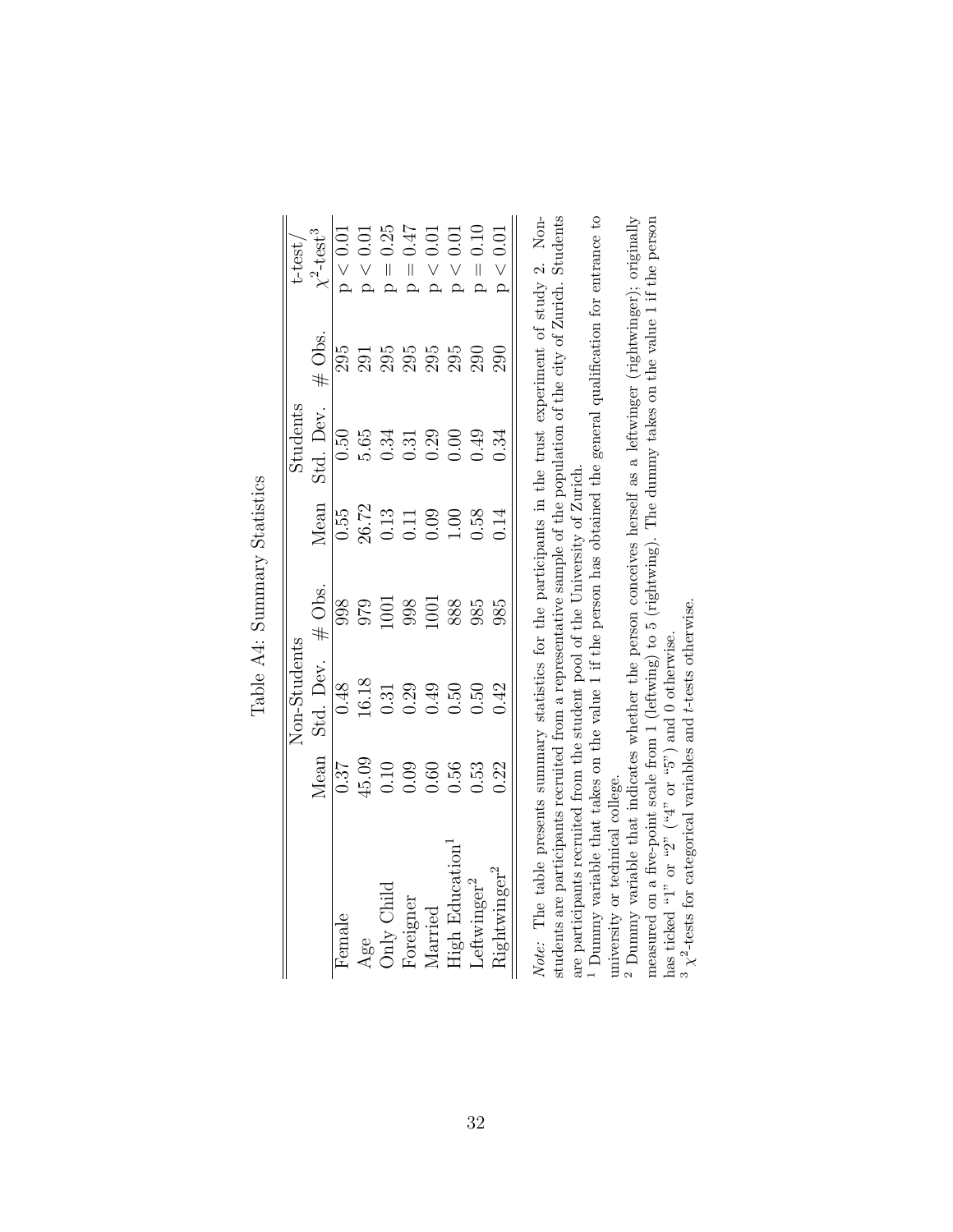| Dependent variable    |           | FM Transfer | FM Belief  |           | <b>SM</b> Back Transfer |           |
|-----------------------|-----------|-------------|------------|-----------|-------------------------|-----------|
|                       | (1)       | (2)         | (3)        | (4)       | (5)                     | (6)       |
|                       |           |             |            |           |                         |           |
| Student               | 0.299     | $-1.486$    | 0.821      | 0.588     | $-2.297**$              | $-0.118$  |
|                       | (0.611)   | (0.797)     | (0.977)    | (1.467)   | (0.483)                 | (0.904)   |
| FM transfer           |           |             | $1.502**$  | $1.445**$ | $1.597**$               | $1.623**$ |
|                       |           |             | (0.053)    | (0.062)   | (0.036)                 | (0.039)   |
| Student x FM transfer |           |             | $-0.019$   | 0.026     | $-0.056$                | $-0.062$  |
|                       |           |             | (0.108)    | (0.115)   | (0.067)                 | (0.070)   |
| Female                |           | $-0.283$    |            | $-1.266$  |                         | 0.423     |
|                       |           | (0.528)     |            | (0.736)   |                         | (0.721)   |
| Age                   |           | $0.271*$    |            | $-0.0776$ |                         | 0.266     |
|                       |           | (0.107)     |            | (0.129)   |                         | (0.171)   |
| Age squared           |           | $-0.004**$  |            | 0.000     |                         | $-0.003$  |
|                       |           | (0.001)     |            | (0.001)   |                         | (0.002)   |
| Only child            |           | 0.268       |            | $-0.350$  |                         | $-0.0275$ |
|                       |           | (0.757)     |            | (0.925)   |                         | (1.314)   |
| Foreigner             |           | $-1.337$    |            | 0.056     |                         | $-0.751$  |
|                       |           | (0.987)     |            | (1.080)   |                         | (0.850)   |
| Married               |           | 0.758       |            | $1.894*$  |                         | $2.519**$ |
|                       |           | (0.581)     |            | (0.897)   |                         | (0.939)   |
| High education        |           | $2.865**$   |            | $-0.062$  |                         | $-0.381$  |
|                       |           | (0.560)     |            | (0.855)   |                         | (0.914)   |
| Left-winger           |           | $3.095**$   |            | $1.812*$  |                         | $3.443**$ |
|                       |           | (0.646)     |            | (0.838)   |                         | (0.861)   |
| Right-winger          |           | 0.737       |            | $-0.536$  |                         | 1.065     |
|                       |           | (0.794)     |            | (0.899)   |                         | (1.079)   |
| Constant              | $13.17**$ | $5.862*$    | $-2.675**$ | $-0.931$  | $2.907**$               | $-6.602$  |
|                       | (0.287)   | (2.589)     | (0.452)    | (3.302)   | (0.285)                 | (3.779)   |
| No. of observations   | 652       | 583         | 652        | 583       | 7,076                   | 6,144     |
| R squared             | 0.000     | 0.178       | 0.586      | 0.593     | 0.488                   | 0.527     |

Table A5: First Mover (FM) and Second Mover (SM) Behavior in Field Trust Game

Note: The table investigates differences in first and second mover behavior in the trust experiment of study 2. Columns (1) and (2) report OLS-estimations with average first transfers as the dependent variable (robust standard errors in parantheses). Columns (3) and (4) report OLS-estimations with average expected back transfers of first movers as dependent variable (robust standard errors in parantheses). Column (5) and (6) report OLS-estimations with second mover repayments as the dependent variable (robust standard errors clustered on individual in parantheses). As repayment decisions are elicited with the contingent response method, we have eleven observations per second mover (one for each possible first mover transfer). "Student" is an indicator variable which is one if the individual has been recruited from the student subject pool and zero otherwise. "FM transfer" is the first mover transfer. "Student x FM transfer" is the interaction effect of the two. For details regarding the socio-economic controls please see the note of Table A4.

Level of significance: \*\*  $p < 0.01$ , \*  $0.01 < p < 0.05$